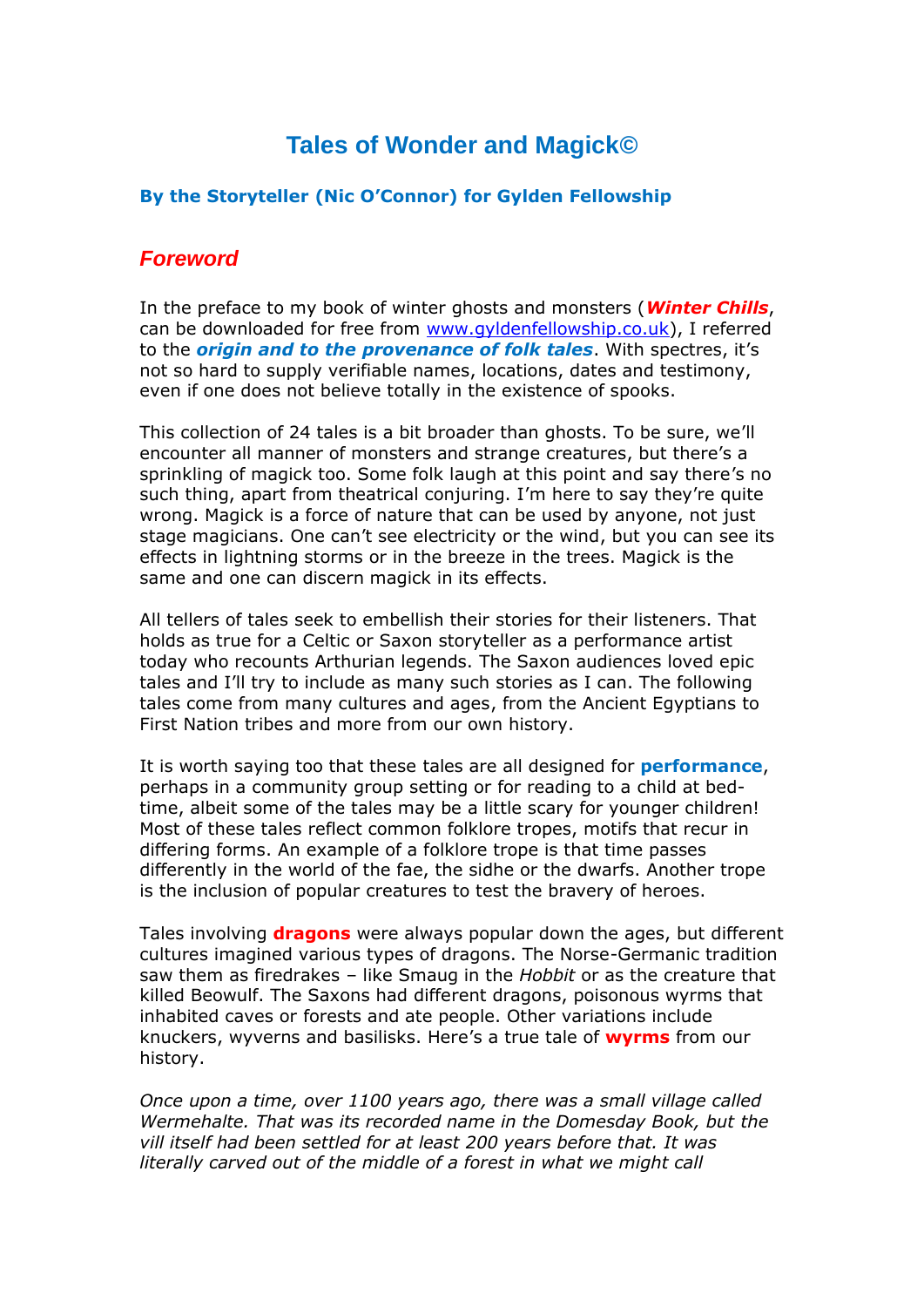*Middlesex, but in those days, much of the land to the west of London was either deep forest or sandy heathland.*

*Not too many people lived in Wermehalte. Its name came from the Saxon terms for dragon (wyrm) and forest (halte). Basically, it was an area of trees, frequented by wyrms. These were not basilisks or fire-breathers, but much, much worse – large, green serpents with poisonous fangs, perfect for hiding amongst trees and thick undergrowth.*

*Consider the danger, if you can – each time a villager went to collect firewood or a child went to pick blackberries or mushrooms, was that a sudden movement in the bracken? Was the green of the leaves hiding the scales of a wyrm? Over the years, many children went to forage for food and never returned home; likewise, several unwary travellers strayed into the woods and only their remains were found by the path.*

*Finally, the situation became so bad that King John ordered the vill of Wermehalte to be emptied and the homesteaders were moved to other places, far from the forest. This cunning plan didn't really work though, as the starving green wyrms began to attack other small settlements on the edges of the woods. So, the king ordered the forest to be razed to the ground – all the trees were felled and it became a scrubland of bracken, old stumps and brambles. Where did the wyrms go?*

*Some left, ending up in other places and other tales, such as Clandon, St Leonards and Basingstoke. Others, it is said, dug caves under the hills and still sleep underground. Over the centuries, London expanded and factories or houses were built, but still the wasteland of Wermehalte stayed untouched. Until 1874, that is, when the Victorians decided to build on the site – and this is now the location of Wormwood Scrubs!*

There are more dragons to come in the stories. But what about **dwarfs or goblins?** Dwarfs have an interesting myth-pool of their own, with a folk character that was a skilled smith and rock worker, known as a *dvergr* (Old Norse), *dweorg* (Old English), *twerg* (Old High German) or *dwergaz* (Proto-Germanic). In Anglo-Saxon areas, the idea of a goblin that was the opposite of an elf/ puca/ pook took the name of a *dwergl*. And the dwarf character evolved over the centuries from the gnomes of Paracelsian law, ruled by King Ghob – from whom we derive the word, *goblin*. More about goblins later, but now, off we go with the traditional opener, "**Once upon a time".**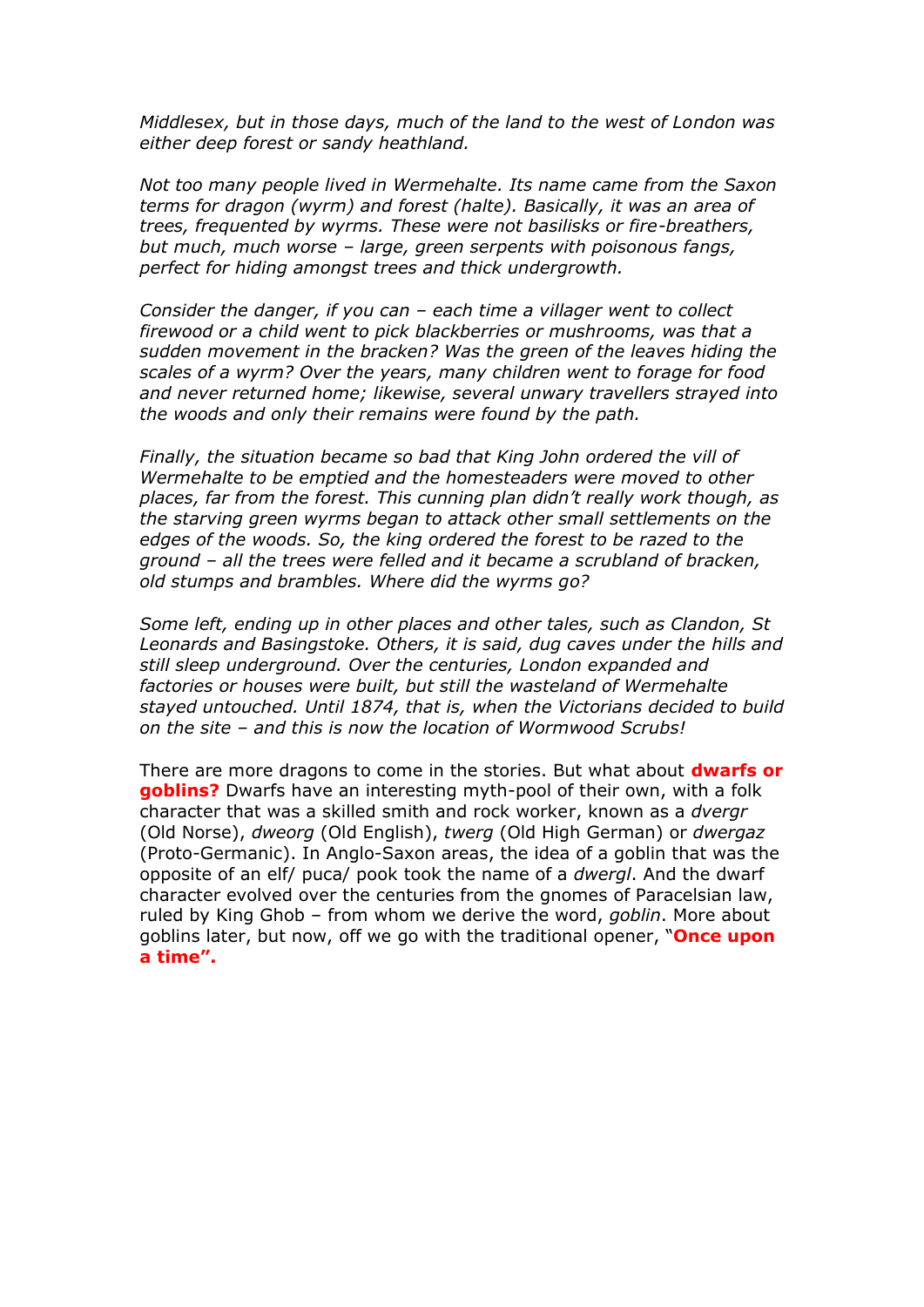#### *Contents*

The Great Bear The Hound of Anubis The Angels of Church Woods The Discovery of Fire Love at First Sight Faery Ointment The Chipmunk's Stripes The Mermaid's Comb The Salisbury Hare The Giant and the Pie Alice's Dream The Hunting of the Last Unicorn A Robber's Tale The Statue of Amun The Tale of the Mosquitoes The Dwergl The Feather of Truth The Lion's Share The Sea Serpent The Queen of the Pharisees The Vampire Hermit The Sockburn Wyrm A Smuggler's Tale The Hermit Thrush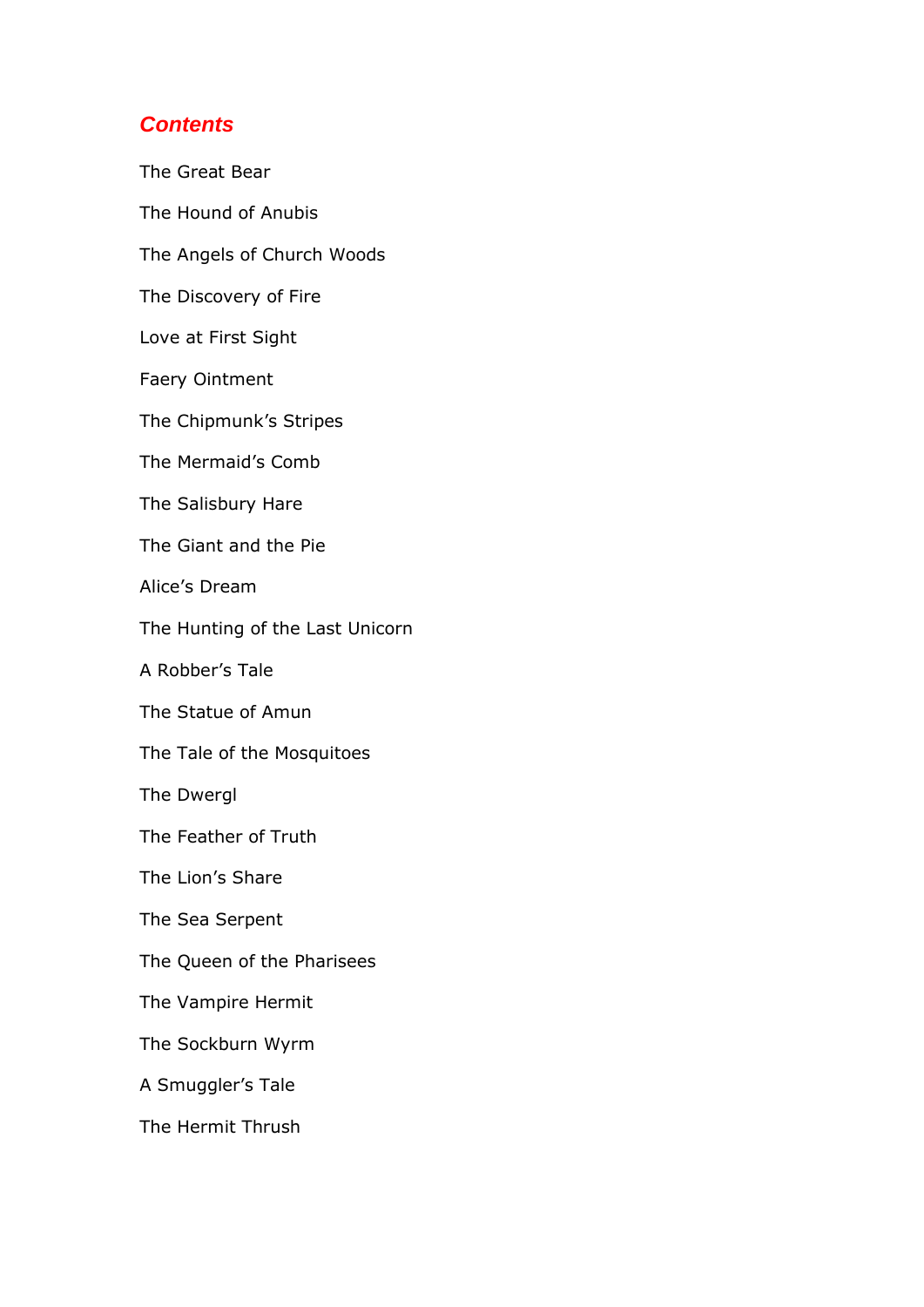#### *1. The Great Bear*

#### *This story occurs in many tribes, but the tale is definitely an Iroquois nation (Cayuga tribe) legend, because the name, [Nyah](http://www.native-languages.org/naked-bear.htm)[gwaheh,](http://www.native-languages.org/naked-bear.htm) means "Great Bear" in Cayuga.*

There were four hunters who were brothers. No hunters were as good as they at following a trail - they never gave up once they began tracking their quarry. One day, in the moon when the cold nights return, an urgent message came to the four hunters. A great bear had appeared, so large and powerful that many were afraid that it must be some kind of monster. Children no longer went out to play in the woods and the long houses of that village were guarded each night by men with weapons. Each morning, when the people went outside, they found the huge tracks of the bear in their village.

Picking up their spears and calling to their small dog, the four hunters set forth for the village, which was not far away. As they came closer, they noticed how quiet the woods were: no signs of rabbits or deer and even the birds were silent. On a tall pine tree they found the scars where the great bear had reared up and made deep scratches to mark its territory. The tallest of the brothers tried to touch the highest of the scratch marks with the tip of his spear. "It is as the people feared," the first brother said. "This one is Nyah-gwaheh, a monster bear." The second brother said, ""But what about the magic that the Nyah-gwaheh has?"

The first brother shook his head: "That magic will be no good if we find its track." The third brother said, "That's so. I have always heard from the old people that such creatures can only chase a hunter who has not yet found its trail. When you find the track of the Nyah-gwaheh and begin to chase it, then it must run from you." The fourth brother, who was the fattest and laziest, merely said: "Did we bring enough food to eat? It may take a long time to catch this big bear. I'm feeling hungry."

Soon, the four hunters and their small dog reached the village. It was a sad sight to see, with no fire burning in the centre of the village and the closed doors of all the long houses. Men were on guard with clubs and spears and people looked hungry.

The elder sachem of the village came out and the tallest of the four hunters spoke to him: "Uncle," the hunter said, "we have come to help you get rid of the monster." Then the fattest and laziest of the four brothers spoke. "Uncle," he said, "is there some food we can eat? Can we find a place to rest before we start chasing this big bear, because I'm tired?"

The first hunter shook his head and laughed, "My brother is only joking, Uncle. We are going now to pick up the monster bear's trail." The sachem spoke, "I am not sure you can do that, nephews. Though we find tracks closer and closer to the doors of our lodges each morning, whenever we try to follow those tracks, they disappear."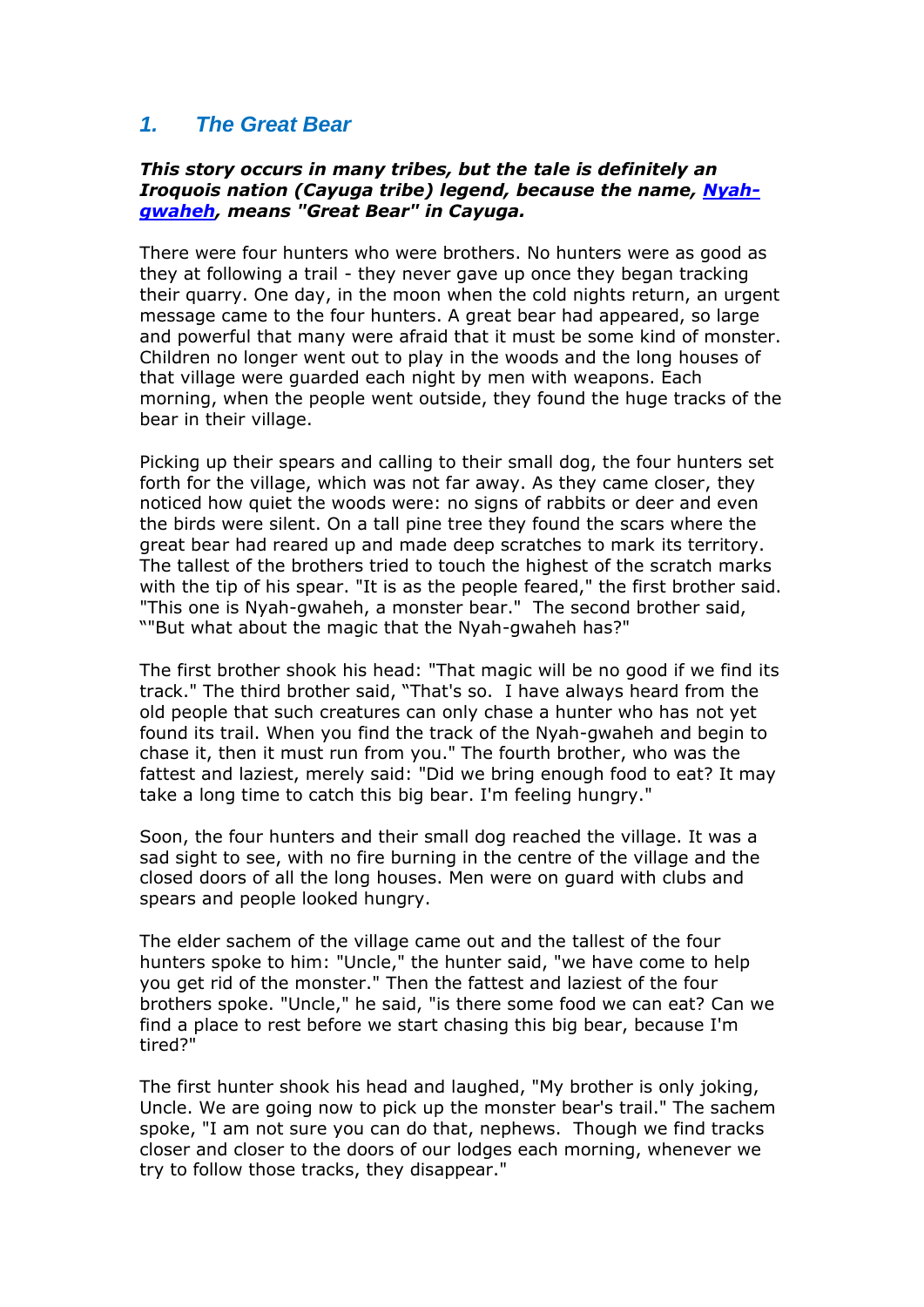The second hunter knelt down and patted the head of their small dog. "Uncle," he said, "That is because they do not have a dog such as ours. He can see any tracks, even those many days old." "May the Creator's protection be with you," said the elder sachem. "Do not worry, Uncle," said the third hunter. "Once we are on a trail, we never stop following until we've finished our hunt." "That's why I think we should have something to eat first," said the fourth hunter, but his brothers did not listen. They nodded to the elder sachem and began to leave. Sighing, the fattest and laziest of the brothers lifted up his long spear and trudged after them.

They walked, following their little dog. It kept lifting up its head, as the trail was not easy to find. The fattest and laziest hunter complained, "Brothers, don't you think we should rest. We've been walking a long time." His brothers paid no attention to him. Though they could see no tracks, they could feel the presence of the great bear and knew that if they did not soon find its trail, it would make its way behind them. Then they would be the hunted ones.

The fattest and laziest brother took out his pemmican pouch so he could eat while they walked along. He opened the pouch and shook out his food, but instead of the pemmican, pale squirming things fell into his hands. The magic of the Nyah-gwaheh had changed the food into worms. He shouted with anger, "Let's hurry up and catch that big bear! Look what it did to my pemmican." Meanwhile, like a pale giant shadow, the Nyahgwaheh was moving through the trees close to the hunters. Its mouth was open as it watched them, its huge teeth shone and its eyes flashed red: soon it would be behind them and on their trail.

Just then, though, the little dog lifted its head and yelped. "We have the track of the Nyah-gwaheh," said the brothers. "Big Bear," the fattest and laziest one yelled, "we are after you, now!"

Fear filled the heart of the great bear and it began to run. The four hunters saw a gigantic white shape and, with loud hunting cries, began to run after it. The great bear's strides were long and it ran more swiftly than a deer. The four hunters and their little dog were swift too and did not fall behind. The bear's trail led through the swamps and the thickets, easy to read as the bear pushed over everything as it ran, even big trees. On and on they ran, over hills and through valleys. They came to the slope of a mountain and followed the trail higher and higher, every now and then catching a glimpse of their quarry over the next rise.

Now the lazy hunter was getting tired of running. He pretended to fall and twist his ankle. He called, "Brothers, I have sprained my ankle. You must carry me." So his three brothers did as he asked, two of them carrying him by turns while the third hunter carried his spear. They ran more slowly now because of their heavy load, but they were not falling any further behind.

The day had turned into night, yet they could still see the white shape of the great bear ahead of them. They were at the top of the mountain now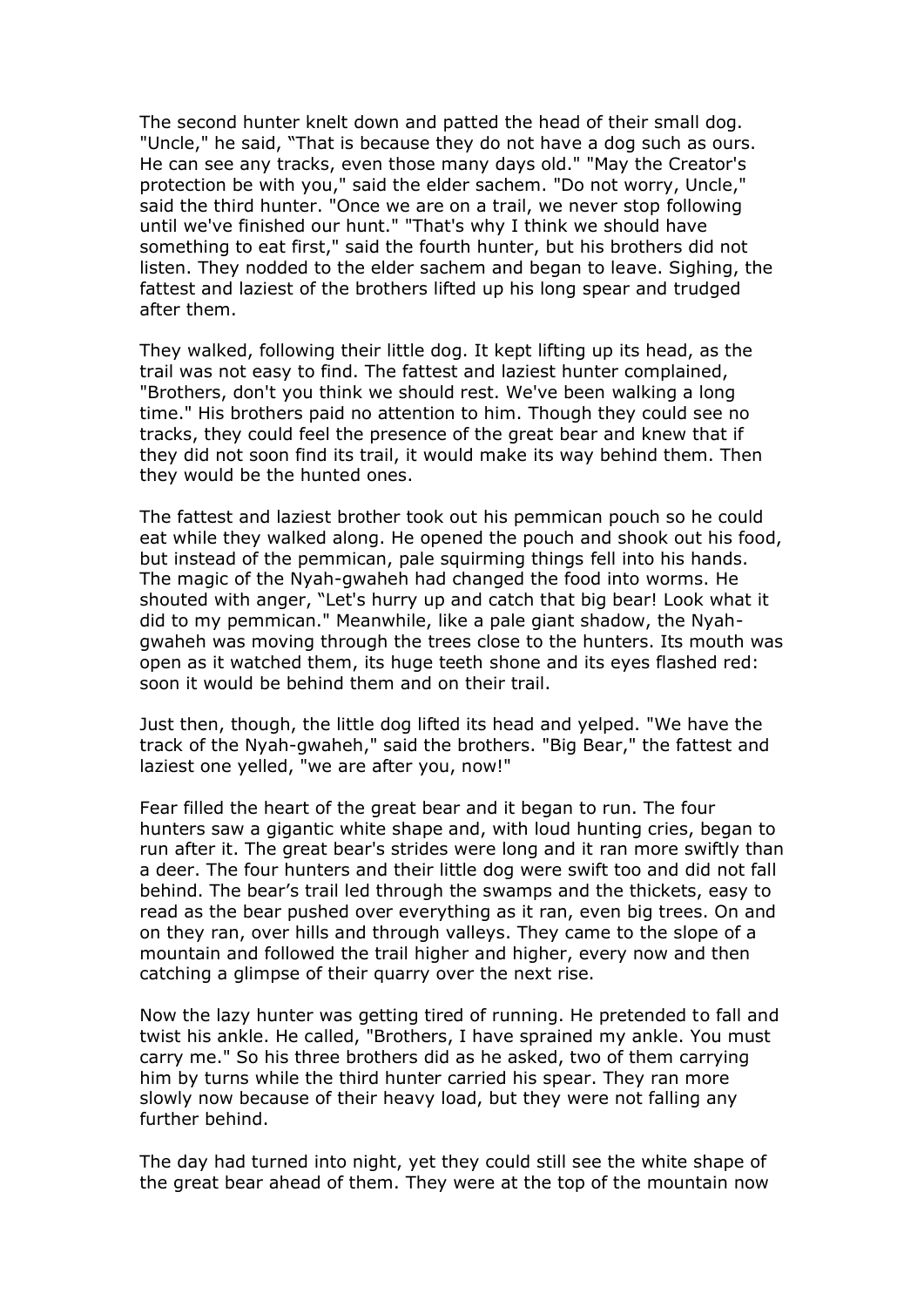and the ground beneath them was very dark as they ran across it. The bear was tiring, but so were they. It was not easy to carry their fat and lazy brother. The little dog was close behind the great bear, nipping at its tail as it ran.

"Brothers," said the fattest and laziest one. "Put me down now. I think my leg is better." The brothers did as he asked. Fresh and rested, the fattest and laziest one grabbed his spear and dashed ahead of the others. Just as the great bear turned to bite at the little dog, the fattest and laziest hunter levelled his spear and thrust it into the heart of the Nyah-Gwaheh. The monster bear fell dead.

By the time the other brothers caught up, the fattest and laziest hunter had already built a fire and was cutting up the big bear. "Come on, brothers," he said. "Let's eat. All this running has made me hungry!" So they cooked the meat of the great bear and its fat sizzled as it dripped from their fire. They ate until even the fattest and laziest one was satisfied and leaned back in contentment. Just then, though, the first hunter looked down at his feet. "Brothers," he exclaimed, "look below us!"

The four hunters looked down. Below them were thousands of small sparkling lights in the darkness which, they realised, was all around them. "We aren't on a mountain top at all," said the third brother, "We are up in the sky." And it was so: the great bear had indeed been magical. Its feet had taken it high above the earth as it tried to escape the four hunters. However, their determination not to give up the chase had carried them up that strange trail.

Just then their little dog yipped twice. "Look at the great bear!" said the second hunter. The hunters looked. There, where they had piled the bones of their feast, the great bear was coming back to life and rising to its feet. As they watched, it began to run again, the small dog close on its heels. "Follow me," shouted the first brother. Grabbing up their spears, the four hunters began to chase the great bear across the skies once again.

So it was, the old people say, and so it still is. Each autumn the hunters chase the great bear across the skies and kill it. Then, as they cut it up for their meal, the blood falls down from the heavens and colours the leaves of the maple trees scarlet. They cook the bear and the fat dripping from their fires turns the grass white.

If you look carefully into the skies as the seasons change, you can read that story. The great bear is the square shape of the constellation with the hunters and their small dog (which you can just barely see) close behind. When autumn comes and that constellation turns upside down, the old people say. "Ah, the lazy hunter has killed the bear." But, as the moons pass and the sky moves once more towards spring, the bear slowly rises back on its feet and the chase begins again.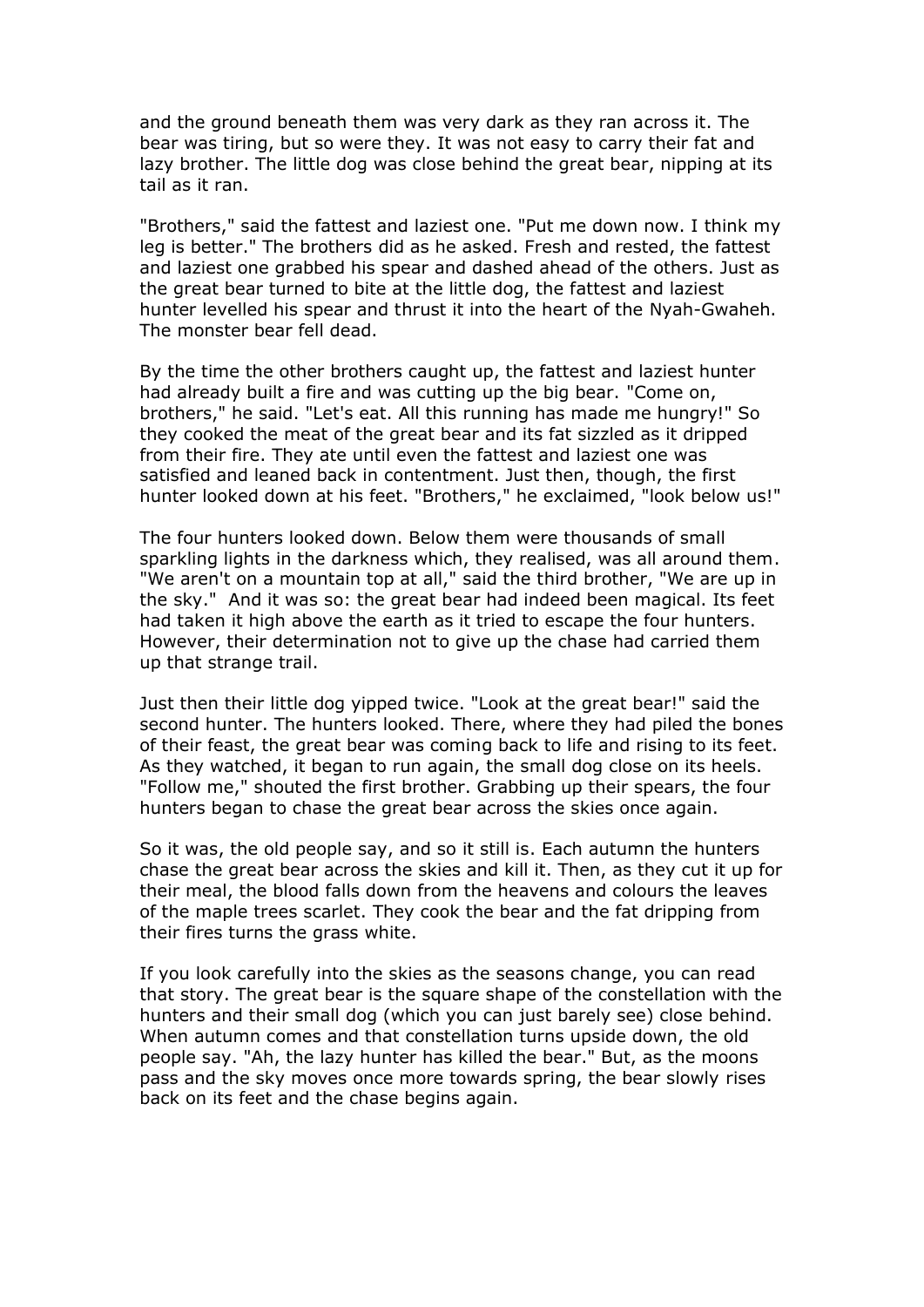## *2. The Hound of Anubis*

This tale comes from the ancient mythology of Egypt, in the time of the Eighteenth Dynasty, roughly about 1300 BCE during the reign of the glorious Pharaoh Tutankhaten. It concerns the legendary pilgrim, **Sadiki Anput,** who was a devoted follower of the god, Anubis, and who travelled from temple to temple, from Hatshepsut at Deir el-Bahri to Cynopolis.

Anubis himself was an ancient god who looked after the pharaohs, protecting them after death as they crossed to the underworld. Sadiki visited each shrine, making offerings to her god at each one and Anubis looked with favour upon his devoted pilgrim.

Sadiki had a faithful companion on her travels. As she worshipped Anubis, her companion was a loyal hound, fleet of foot and generally affectionate. The dog even resembled the tomb sculptures of Anubis. After a while, Sadiki came to visit the Anubis shrine at Karnak, near to the temple of Amun.

As she laid her offering at the statue of Anubis, some of the priests were muttering to themselves and pointing at Sadiki's hound. When she asked them, a priest told her that she must be beloved of the god as her hound resembled Anubis in every way. At that moment, there was a commotion at the temple entrance.

Sadiki was astounded to see the figure of the young pharaoh, Tutankhaten, enter the temple surrounded by priests – and all of them were pointing at her dog! The king came to her and asked if he could take her dog to be the new royal pet, due to its uncanny likeness to Anubis.

And Sadiki was invited to live at the palace too, which she did alongside her hound. After a little time, the pharaoh ordered that more such dogs should be bred and they came to be known as Pharaoh Hounds, used for hunting in Egypt and other countries. Some say that it was Sadiki herself who was responsible for introducing the Pharaoh Hound to the littleknown principality of Malta, on the direct orders of Tutankhaten.

And in his temple at Karnak, Anubis smiled to himself at having rewarded both his faithful pilgrim and her equally faithful hound.

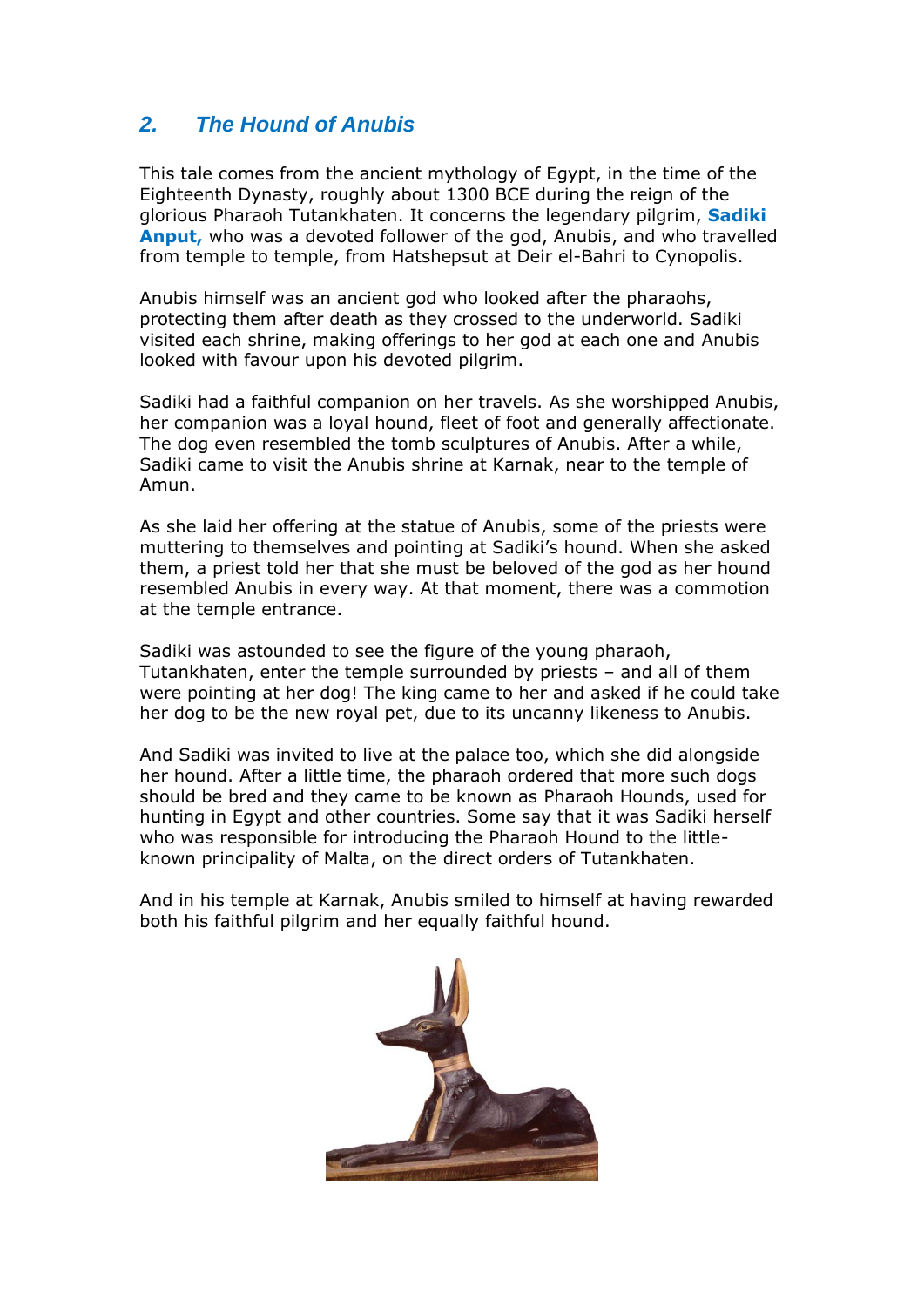## *3. The Angels of Church Woods*

Church Woods can be found near Oxted in Surrey, but there is no church located there. This is the tale of how the woods came by their name in the Middle Ages.

Some 700 years ago, the woods covered a much greater area, including Oxted, Limpsfield and much of Titsey. There were a few farmsteads and isolated hamlets, such as Westerham and Woldingham. And in the woods was a large open space that was a dancing place for the faery folk – elves, pixies and sylphs. Of course, no humans could see such creatures except for the young daughters of local farmers, but no-one listened to such tales. And on nights, when the skies were clear and the full moon shone down, the space was full of dancing elves.

But some half-stories persisted about winged creatures in the woods and, after a while, the men of Titsey village decided to build a church right there in the open space, because the winged creatures were obviously angels from on high and that area must be a holy place. Some of the young girls protested, but their parents shushed them for making up faery stories.

So, the day dawned when the foundation stones of the new church were laid and the builders started on the walls too. **But** that night was a full moon in a clear sky and, during the night, the woods rang with wailing cries from the place of the new church-to-be. In the morning, the people of Titsey discovered that all the half-built walls of the church had been torn down and the stones scattered.

All through that week, the same thing happened. Each day, the villagers tried to build the church, only to find it in ruins the next day. Finally, the village elders decided that they must have offended the angels and the solution was to build in another place, closer to the village. The foundation stones were removed and the new church was constructed much closer to what we now know as Oxted. And this church remained up, namely no destruction from angels or anything else!

But the woods gained the name of Church Woods and the faery folk may still dance in the large open space. But, 700 years later, something else was built not so very far away and that was Clacket Lane Service Station on the M25.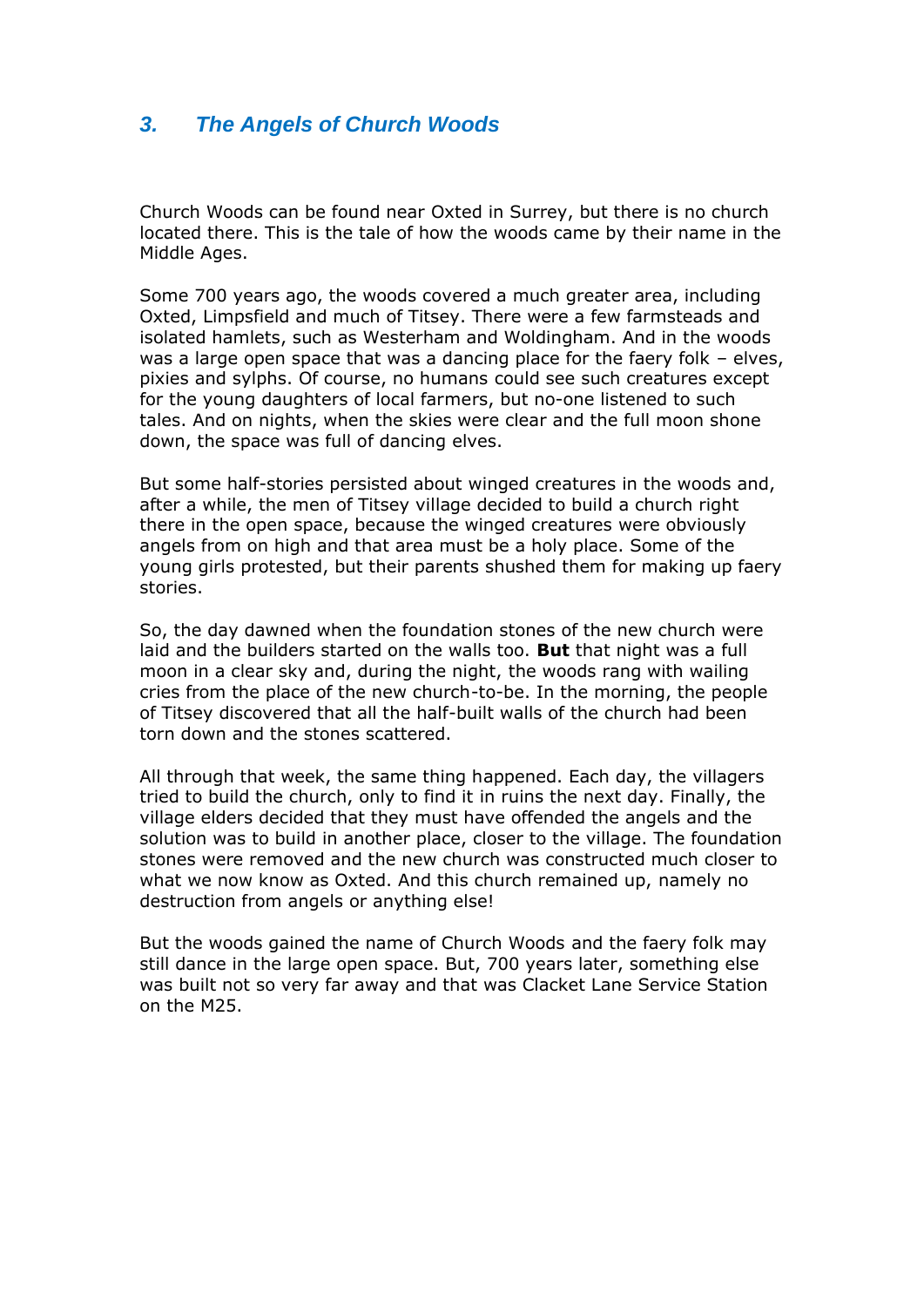# *4. The Discovery of Fire*

This is a tale from the First Nation Alabama tribe.

In the beginning of the world, it was Bear who owned Fire. It warmed Bear and his people on cold nights and gave them light when it was dark. Bear and his people carried Fire with them wherever they went.

One day, Bear and his people came to a great forest, where they found many acorns lying on the forest floor. Bear set Fire at the edge of the forest, and he and his people began eating acorns. The acorns were crunch and crisp and tasted better than any other acorns Bear and his people had ever eaten. They wandered further and further away from Fire, eating the delicious acorns and seeking out more when the acorn supply grew low.

Fire blazed up merrily for a while, until it had burned nearly all of its wood. It started to smoke and flicker, then dwindled down and down. Fire was alarmed - it was nearly out - "Feed me! Feed me!" Fire shouted to Bear. But Bear and his people had wandered deep into the forest by then and did not hear Fire's cries.

At that moment, Man came walking through the forest and saw the small, flickering Fire. "Feed me! Feed me!" Fire cried in despair. "What should I feed you?" Man asked. He had never seen Fire before. "I eat sticks and logs and wood of all kinds," Fire explained.

Man picked up a stick and leaned it on the North side of Fire. Fire sent its orange-blue flames flickering up the side of the stick until it started to burn. Man got a second stick and laid it on the West side of the fire. Fire, nourished by the first stick, burned brighter and stretched taller and eagerly claimed the second stick. Man picked up a third stick and laid it on the south side of Fire and laid a fourth stick on the East. By this time, Fire was leaping and dancing in delight, its hunger satisfied.

Man warmed himself by the blazing Fire, enjoying the changed colours and the hissing and snapping sound Fire made as it ate the wood. Man and Fire were very happy together and Man fed sticks to Fire whenever it got hungry.

A long time later, Bear and his people came back to the edge of the forest, looking for Fire. Fire was angry when it saw Bear. It blazed until it was white-hot and so bright that Bear had to shade his eyes with both paws. "I do not even know you!" Fire shouted at Bear. The terrible heat rolling off Fire drove Bear and his people away, so they could not take it and carry it away with them. And now Fire belongs to Man.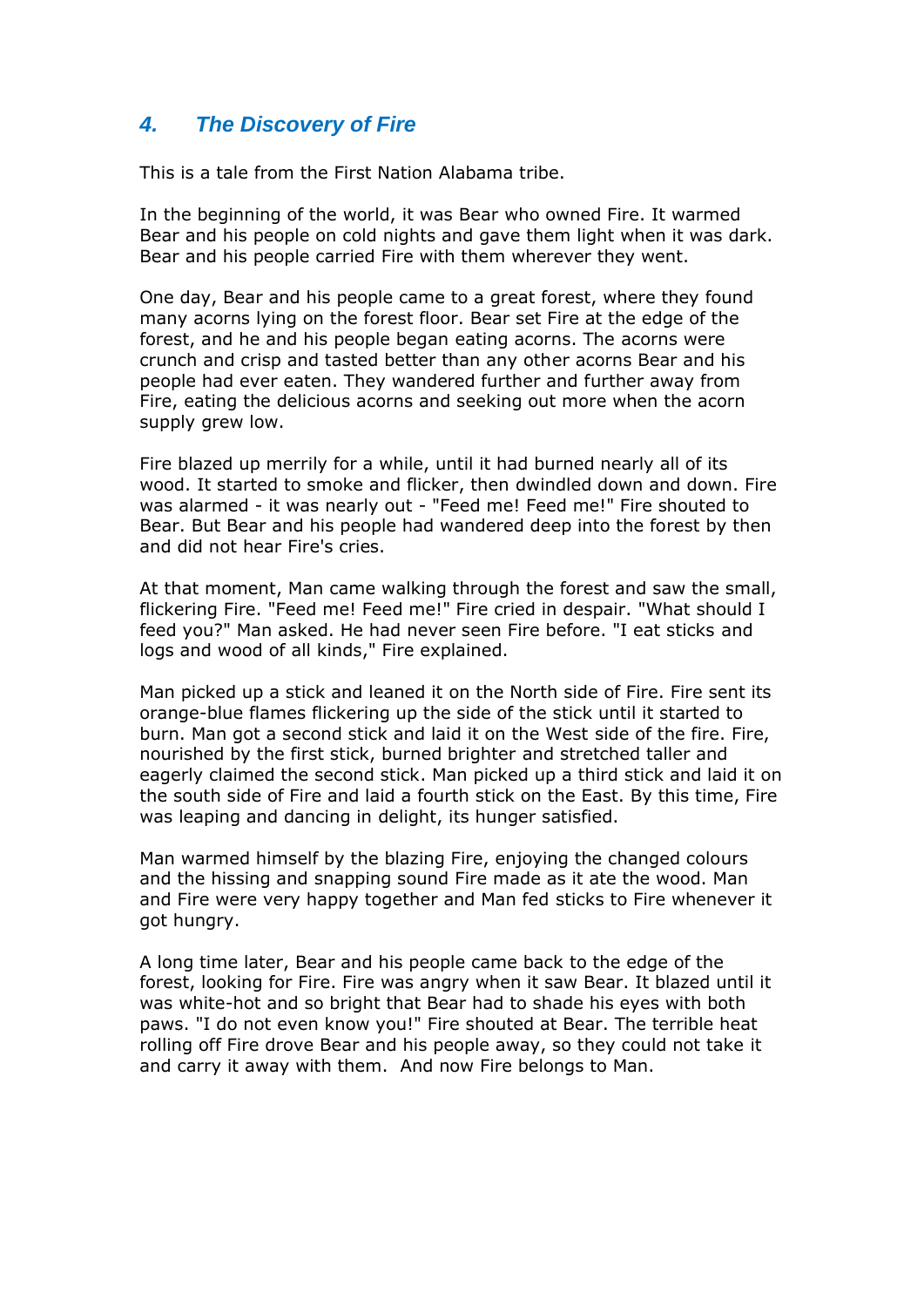## *5. Love at First Sight*

There was once a young princess who could not make up her mind about anything. Her nickname around the palace (but never to her face) was "All-of-a-dither". Many young men had come to her father, the king of that country, to ask for her hand in marriage, but she simply could not choose between them.

So, the king decided to ask his advisers and magicians for help, but they could only suggest local customs and love potions. It was not good enough and the princess, Giulietta, still dithered over all her different suitors.

It was coming up to Valentine's Day and the king saw his chance to persuade Princess Giulietta to pick a husband. Many of the rustic folk used traditional ways to choose husbands, e.g. all the names of a girl's suitors were written on pieces of paper and put in a clay bowl; the girl would then pick out a name at random. Other young folk carved wooden love spoons, decorated with hearts, to be given as gifts to their lovers.

The problem was that the princess could not pick a suitable method for choosing her husband and neither could the king. What could they do? Luckily, there was a cunning man who had the reputation of solving all types of problems, both medical and matters of the heart. He had no real name, but he was very popular and people referred to him as "Victory of the people".

The king sent for the cunning man, who came to the palace at once. He was asked for his advice. The cunning man looked at the king and said, "Sire – this matter is simple. We have to take our guidance from the birds of the air, because another name for Valentine's Day is the Birds' Wedding Day. What your princess must do is to look to the sky on Valentine's Day and the first bird she sees overhead will show her future husband: a robin means she'll marry a sailor, a sparrow means she'll marry a commoner and a goldfinch means that she'll marry a rich man."

The king wondered at this, but his daughter agreed and they waited for Valentine's Day. The big day dawned and Princess Giulietta looked to the sky and the first bird she saw was an owl. She ran inside to tell her father, who sent for the cunning man.

When asked what the owl meant, the reply was this: "Sire, the owl is always seen as a sign of wisdom and long life – your daughter should seek someone who can give good advice and make decisions." The king laughed and so did his daughter – the princess decided to marry the cunning man immediately and the wedding was arranged.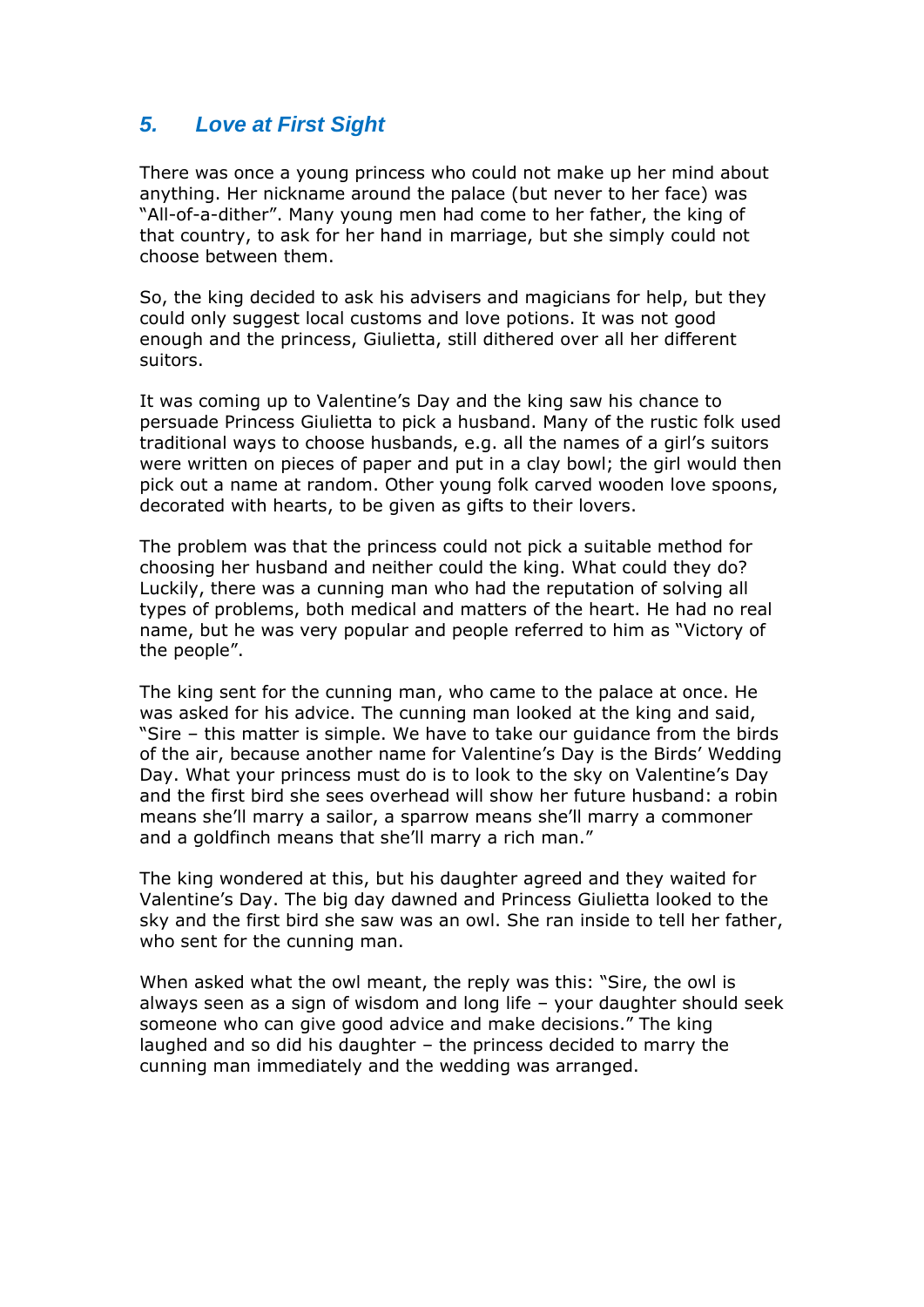#### *6. Faery Ointment*

Once upon a time there was an old woman, who had worked as a nurse and still helped people in Tavistock, with minor ailments and midwifery. One night in the dead of winter, about twelve o'clock in the morning, the old woman had just got comfortably into bed, when there was a loud rapping noise on her cottage door. She was startled and alarmed by the call, but arose from her bed, and soon learned that the summons was a hasty one, asking her to attend on a patient who needed her help.

She opened her door and there stood a strange, squint-eyed, little, ugly, old fellow, who had an unchristian look about him. Although not keen on the errand, the old woman dared not resist the command to follow him at once and attend upon his wife. "His wife!" thought the good dame, "May Heaven forgive me, but as sure as I live, I be going to the birth of a little devil."

A large coal-black horse, with eyes like balls of fire, stood at the door. The ugly old fellow, without more ado, whisked her up on a high pillion in a minute, seated himself before her and away went horse and riders, as if sailing through the air, rather than trotting on the ground. Soon they set down at the door of a neat cottage; there were a couple of children and her patient was a decent-looking woman.

A fine, bouncing baby soon made its appearance, who seemed very bold on its entry into life, for it gave the good dame a box on the ear. As with all good old nurses, she declared it to be a sweet little thing. The mother said nothing to this, but gave nurse a certain ointment with directions that she should rub the child's eyes gently with it.

The nurse performed her task, though she thought it odd and wondered what it could be for. Perhaps, if a good thing, she could try it on her own eyes. Not so – a great change took place!

The neat cottage, and all who were in it, seemed to undergo a sudden transformation: some better and some worse. The new mother appeared as a beautiful lady clothed in white, the baby was wrapped in silvery swaddling clothes and the father seemed to have a pixie cast. The two other children sat on either side the bed's head, but looked like a couple of little flat-nosed imps, who scratched their heads or pulled the faery lady's ears with long, hairy paws.

The old nurse saw she was in an enchanted place and left quickly without saying about using the magic ointment on herself. The ugly old fellow put her on the horse and told it to take her home.

At the next market day, which was for the winter solstice, she went out to sell her eggs and who should she see, but the same, ugly old fellow, stealing sundry articles from stall to stall. She thought to herself, "Ah, I've caught you now and I could set the mayor and two town constables on you, if I chose to tell." Instead, she went up to him and asked after the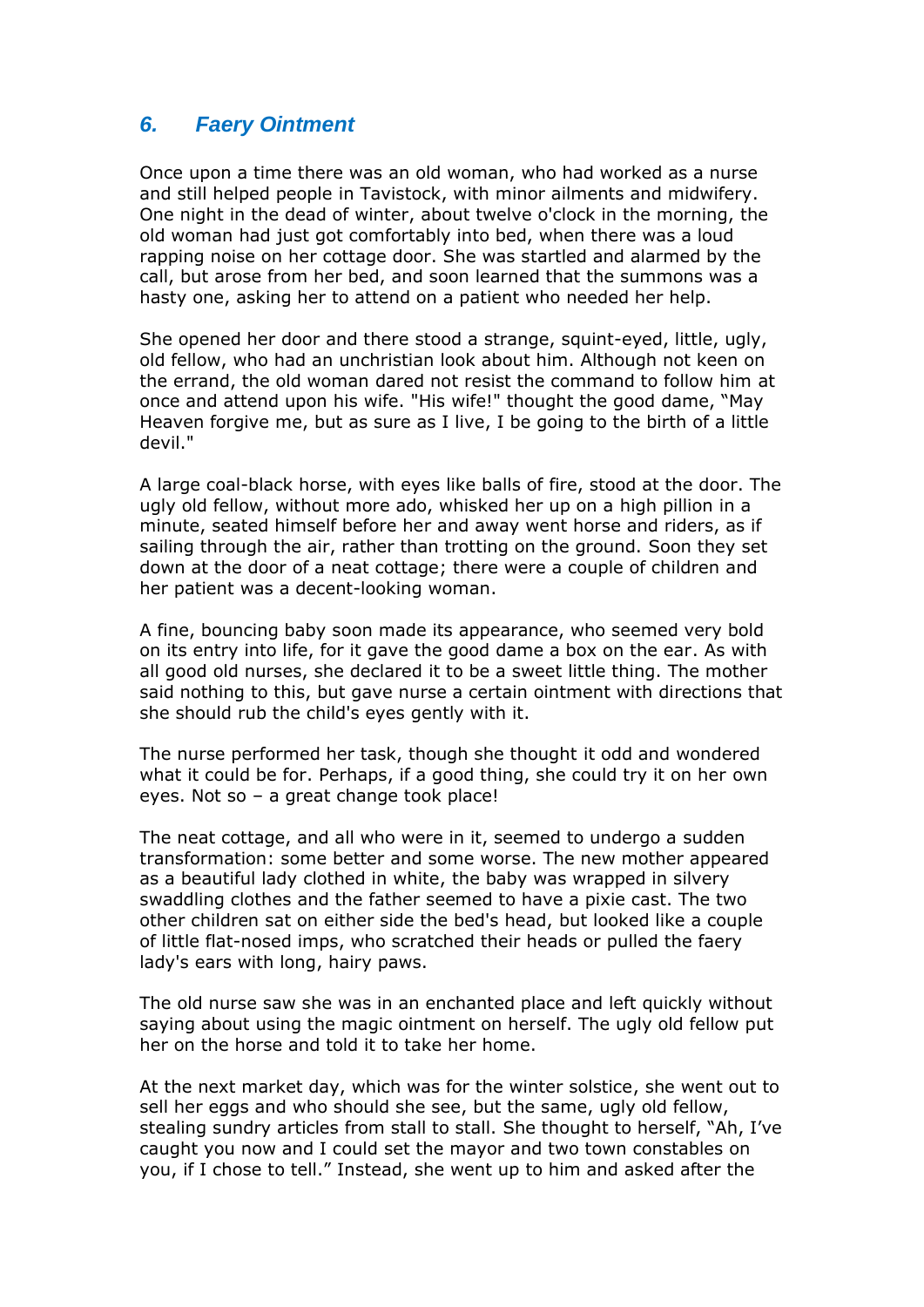health of his wife and child. "What!" exclaimed the old pixie thief, "Do you see me today?" The old nurse replied, "See you! Of course I do and I see you are busy into the bargain."

"Do you see me so?" he cried, "With which eye do you see all this?" The nurse replied that she saw him with her right eye. "The ointment! The ointment!" exclaimed the old fellow, "Take that for meddling with what did not belong to you - you shall see me no more."

He touched her eye as he spoke and, from that hour for at least a week, she was blind on the right side, thus paying for having given in to a whim in the house of a pixie.

#### *7. The Chipmunk's Stripes*

Here is a story from the First Nation Seneca tribe. Long ago when animals could talk, a bear was walking along. It has always been said that bears think very highly of themselves as they are big and strong and are certain that they are the most important of the animals. As this bear went along, turning over big logs with his paws to look for food to eat, he felt very sure of himself. "There is nothing I cannot do," said this bear.

"Is that so?" said a small voice. Bear looked down. There was a little chipmunk looking up at Bear from its hole in the ground. "Yes," Bear said, "that is true indeed." He reached out one huge paw and rolled over a big log. "Look at how easily I can do this. I am the strongest of all the animals. I can do anything. All the other animals fear me."

"Can you stop the sun from rising in the morning?" said the Chipmunk. Bear thought for a moment. "I have never tried that," he said. "Yes, I am sure I could stop the sun from rising."

"You are sure?" said Chipmunk. "I am sure," said Bear. "Tomorrow morning, the sun will not rise. I, Bear, have said so." Bear sat down facing the east to wait. Behind him the sun set for the night and still he sat there. Chipmunk went into his hole and curled up in his snug little nest, chuckling about Bear's foolishness. All through the night Bear sat. Finally the first birds started their songs and the east glowed with the light which comes before the sun. "The sun will not rise today," said Bear. He stared hard at the glowing light. "The sun will not rise today."

However, the sun rose, just as it always had. Bear was very upset, but Chipmunk was delighted. He laughed and laughed. "Sun is stronger than Bear," said Chipmunk, twittering with laughter. Chipmunk was so amused that he came out of his hole and began running around in circles, singing this song: "The sun came up, the sun came up. Bear is angry, but the sun came up."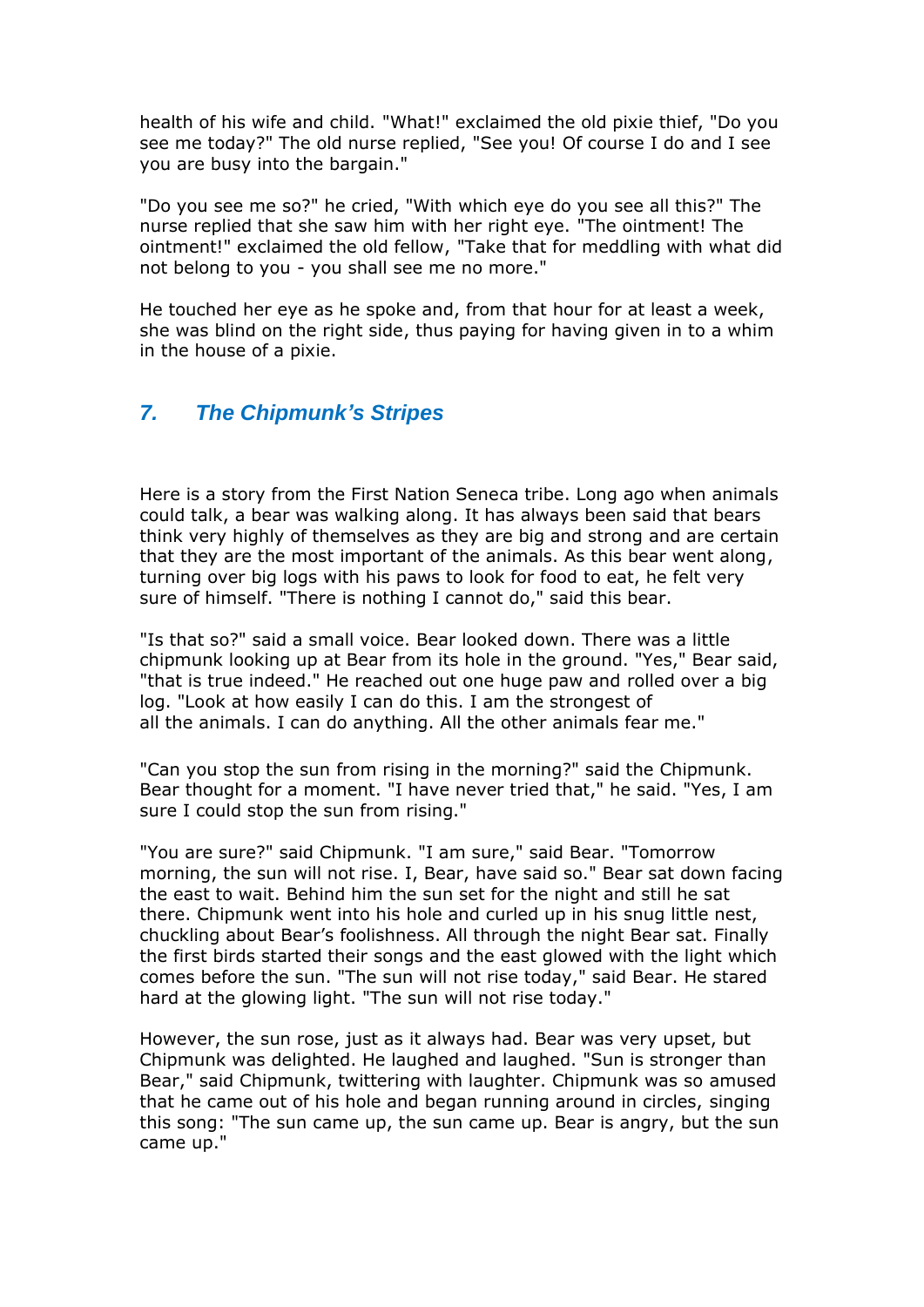While Bear sat there looking very unhappy, Chipmunk ran around and around, singing and laughing until he was so weak that he rolled over on his back. Then, quicker than the leap of a fish from a stream, Bear shot out one big paw and pinned him to the ground. "Perhaps I cannot stop the sun from rising," said Bear, "but you will never see another sunrise." 'Oh, Bear," said Chipmunk, "Oh, oh, oh, you are the strongest, quickest and the best of all of the animals. I was only joking," but Bear did not move his paw.

"Oh, Bear," Chipmunk said, "you are right to kill me, I deserve to die. Just please let me say one last prayer to Creator before you eat me." "Say your prayer quickly," said Bear: "Your time to walk the Sky Road has come!"

"Oh, Bear," said Chipmunk, "I would like to die, but you are pressing down on me so hard I cannot breathe. I can hardly squeak. I do not have enough breath to say a prayer. If you would just lift your paw a little, just a little bit, I could breathe and I could say my last prayer to the Maker of all, to the one who made great, wise, powerful Bear and the foolish, weak, little Chipmunk."

Bear lifted up his paw, just a little bit. That little bit, though, was enough: Chipmunk squirmed free and ran for his hole as quickly as the blinking of an eye. Bear swung his paw at the little chipmunk as it darted away. He was not quick enough to catch him, but the very tips of his long claws scraped along Chipmunk's back leaving three pale scars. To this day, all chipmunks wear those scars as a reminder to them of what happens when one animal makes fun of another.

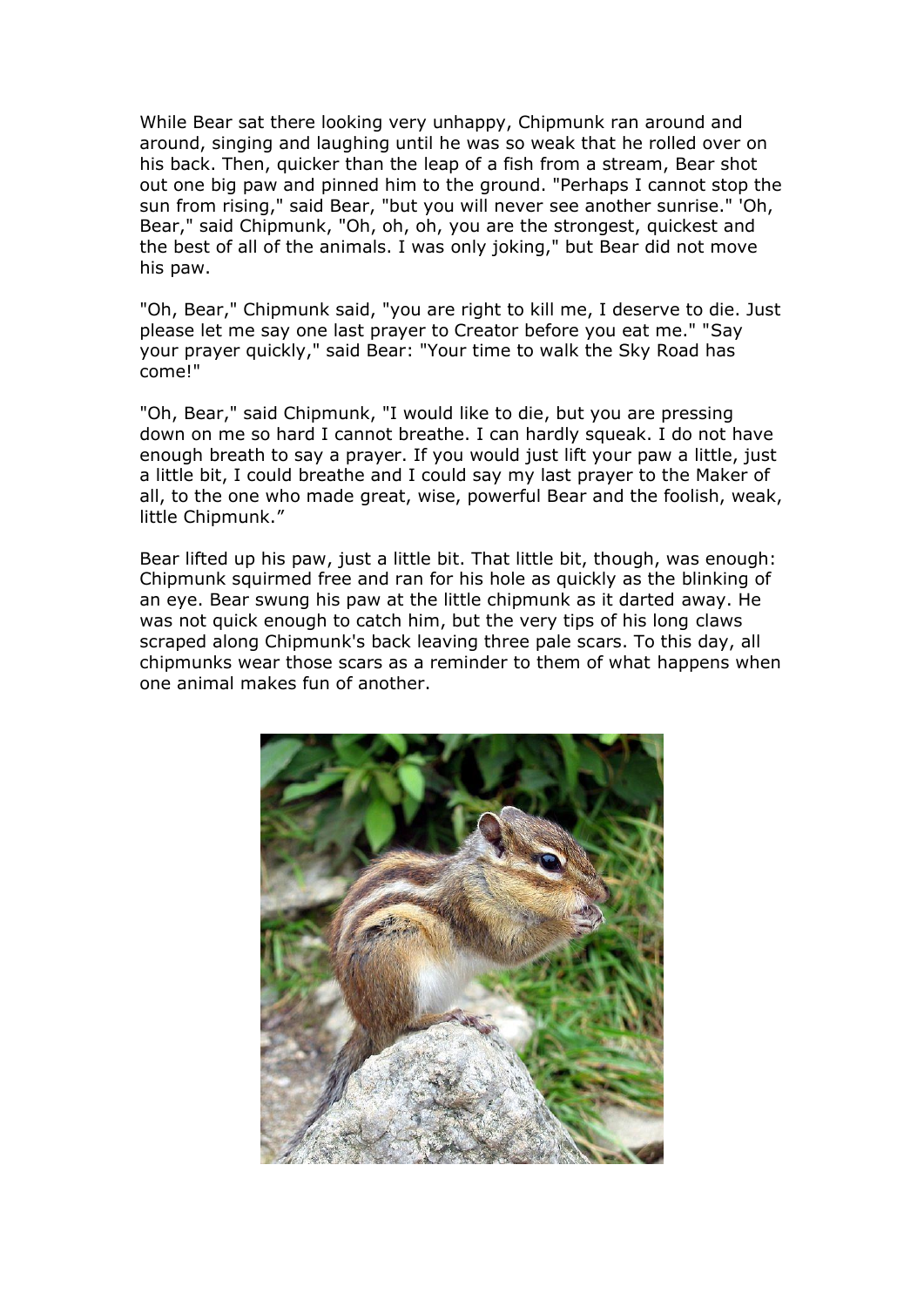## *8. The Mermaid's Comb*

An old man from Cury (Cornwall) was walking along the seashore when he encountered a mermaid. She was sitting on a rock arranging her hair, and had not heard the old man approach. The tide had gone out, but there was a large pool of water next to the rock which she used as a mirror.

The old man watched her for a moment and then decided to speak. As soon as the mermaid heard his voice, she slid off the rock and into the pool. The old man tried to talk to her but the mermaid was terrified and tried to avoid him. She could not escape to the sea, because the tide was now out. The old man spoke in a soft, reassuring voice and, at last, she answered him. She was crying and begged him to leave. "I cannot," said the man, "It is not every day that I meet a merrymaid." He continued to speak to her gently and asked how she came to be on the rock.

The mermaid replied that she and her merman husband and her two merchildren had been out swimming in the ocean all day. Her husband had tired and went to rest in a small cave, while her children played in the waves, but the mermaid had been lured on to the rock by the smell of the spring flowers. Once there she had begun dressing her hair. She had not realised the danger until she heard a mortal speak to her.

"My husband is very cruel," she said, "When he wakes, he will be hungry and, if there is no food around, he may eat the children." Then she asked the old man to carry her to the sea, offering him three wishes if he would do so. The old man agreed to her plea, but said "I will not wish for riches or gold, but for the power to help others. I would like to be able to break the curses of demons, cure disease and recover the things stolen by thieves."

The mermaid agreed to his wishes and the man carried her on his back to the sea. Once in the water, she gave him her comb, and told him to come to a rock near the ocean in a few days and use it to comb the water and call her. She would appear immediately whenever he called; then she dived into the water and disappeared.

Some days later, the old man combed the waters as the mermaid had said. She appeared and began to show him how to achieve his wishes – he learned charms to cure diseases, to find stolen goods and to break curses. He did many good things with this knowledge and his family prospered. He passed the secrets down to his children, along with the mermaid's comb, which they have to this day.

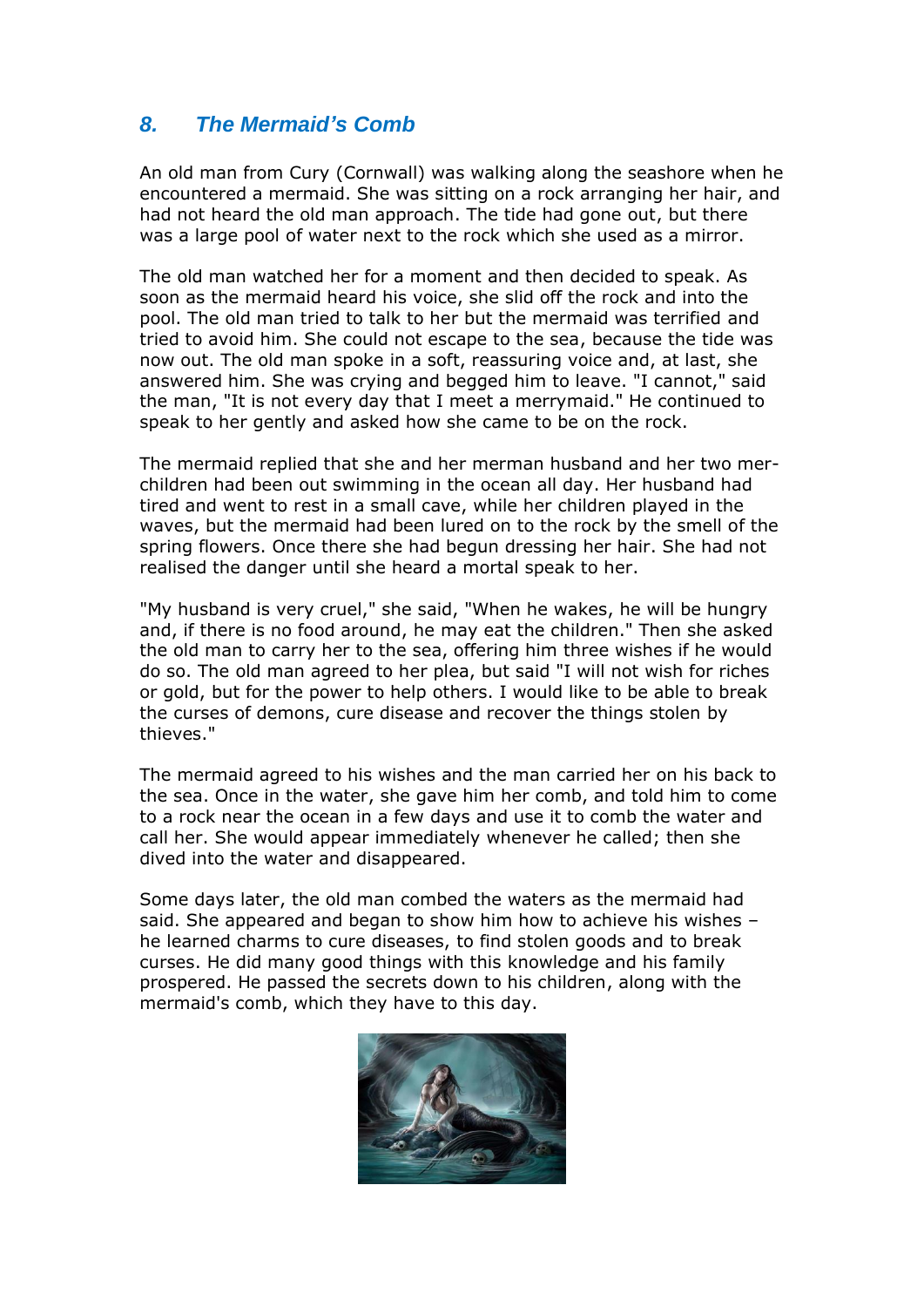## *9. The Salisbury Hare*

The **Salisbury Hare** is a 700-year-old [folk tale](https://en.wikipedia.org/wiki/English_folklore) from Warminster in Wiltshire and tells of a hare that dances during a full moon. Anyone who sees the hare is said to have good luck for life, as the hare has been linked with the goddess, Ceridwen.

And so, this tale comes from 1318 when a shepherd, John Godwin, was out on Salisbury Plain with his flock of sheep at eventide. One of the ewes was due to lamb, but John could not find the ewe anywhere. He had rounded up the rest of his sheep, putting them in a small paddock, but this one ewe was nowhere to be found. John looked high and low, but with no success.

John knew that sheep nearly always give birth at night, although some lambs do arrive in the afternoon, but he was afraid that her time was almost due and she'd wandered off on her own to find a quiet spot. The problem was that all manner of vicious animals wandered the plain at night, including the occasional wolves, so it was not safe to let sheep wander unattended.

Having checked that the paddock was secure, John set off to search the land – in the moonlight - where his flock had been grazing, but there was no sign. At that moment, John noticed a movement to his right. It was not his sheep, but it was a large hare, which seemed to be stamping its back legs. As he watched, the hare started to run around him, still stamping its back legs. It ran in a wider circle and paused by a small dip in the land. Then, it ran off into the shadows.

John went over to where the hare had gone and then saw his ewe just below his feet in a small crevice. He also heard the suckling sound of a new-born lamb. There was nothing to do, but keep the sheep safe, so John picked up the lamb and walked slowly back to his paddock, followed watchfully by the lamb's mother. So all the sheep were safe and whether John had good luck for life, this tale does not tell, but his luck was good on the night he saw the hare.

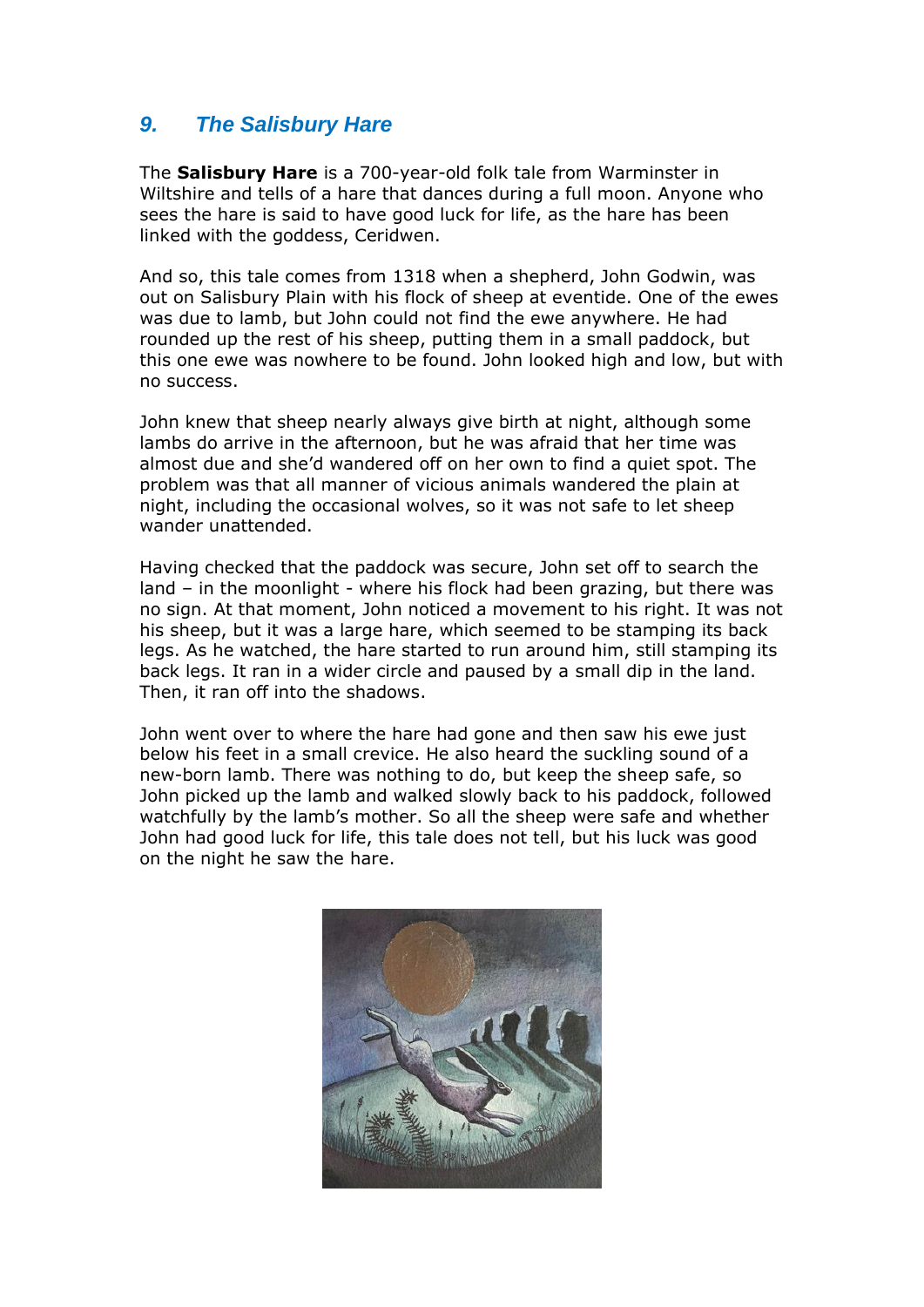## *10. The Giant and the Pie*

Once upon a time there was a wicked giant who took great delight in terrorising the good folk of east Shropshire. Mainly, he stole food from barns and farms or crops in the fields. Sometimes he would pile large boulders in the River Severn, causing floods in the town of Shrewsbury.

Many attempts were made to deter the giant from making so much trouble, but no-one was successful. Knights on horseback, hunters with hounds and even gold from the Mayor of Shrewsbury's private store were not successful. The giant just liked to be a nuisance and he laughed each time the River Severn flooded from his boulders.

At last, it became obvious that weapons and gold were not the answer and the giant could only be defeated by more subtle means. The Mayor thought long and hard and remembered that, more than anything else, the giant loved his stomach and his food. So, the Mayor called all the bakers of the town together and asked which one was the best and all agreed that the best baker in Shrewsbury was Mark, who sold his bread from a little stall in the Market Hall.

The Mayor gave Mark gold and asked him if he could bake a pie fit for a giant. Mark agreed and proposed a special recipe. The pie dish was huge and there were massive chunks of meat and seasoned gravy, all finished off with Mark's finest pastry. The smell was wonderful, but what the folk of Shrewsbury didn't know was that Mark's special recipe included such ingredients as fool's conecap, destroying angel and deathcap mushrooms and large amounts of belladonna and hemlock.

As the giant approached Shrewsbury that day, the pie was pushed out to him and the Mayor shouted out that the people of the town had baked a pie in honour of the giant. The giant stopped, smelled the meat and gravy and dropped his boulders. He ate his pie in three huge mouthfuls. Then he dropped dead. Where he lay became the hill known as the Wrekin and his pile of boulders made the little hill known as the Ercall.

As for Mark, well that was very sad, because he had picked most of his special ingredients by hand before baking them in the pie. While helping to push the pie out to the giant, he had caught his finger and sucked at the cut to make it better. The moral of the story is to always wash your hands during cooking!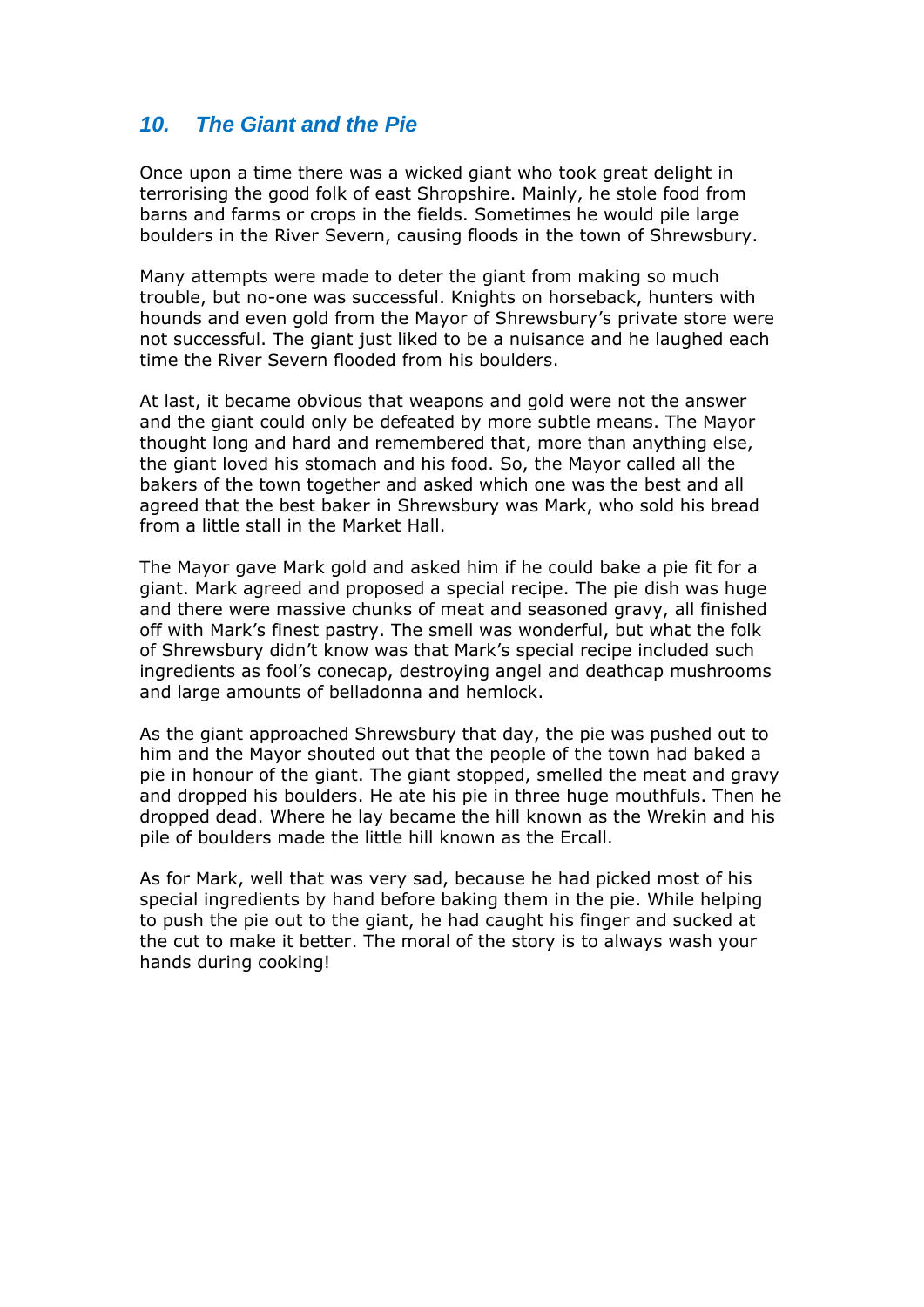#### *11. Alice's Dream*

If you stand on the Town Bridge in Guildford and look into the River Wey, you can spot the fish in there, e.g. roach or chub. This tale dates from the  $16<sup>th</sup>$  century and concerns a big pike that lived in the Wey, but no-one could catch it.

Maurice Abbot and his wife, Alice, lived in Guildford. He was a cloth merchant and in 1562, Alice was pregnant with their second child. Money was tight, but one night, Alice had a dream – a voice told her that if she ate the big pike that lived in the Wey, her son would become a rich and powerful man. Alice awoke and told her husband about the dream.

Problem was that many experienced anglers had tried (and failed) to catch that pike; Maurice had tried himself when younger, but he agreed to try again. He and Alice went down to the Wey several times and once they even saw the pike – Maurice tried to grab it with his bare hands, but only managed to fall in the water. People laughed, but Alice's dream had become common knowledge and Maurice had more business, with each new customer asking about the pike.

Local anglers also tried to catch the pike, but with no success and Alice was desperate – her baby was due soon. So she went down to the Wey herself with a leather bucket on a piece of rope. She put the bucket in the water, waited for a minute or so and the pike swam into the bucket. Alice hauled pike and bucket out of the water and everyone on the riverbank applauded. That night, Maurice and Alice had pike for supper and, early next morning, Alice's baby son was born. He was christened George and many wealthy townspeople offered to be his godparents, because they had heard about the dream.

The same townspeople sponsored George's education and also that of the next two of Alice's sons. And the dream's prophecy was not wrong: George went on to become the Archbishop of Canterbury, another brother was the Bishop of Salisbury and the third brother became Mayor of London. Yet George never forgot his mother's dream and he set up Abbot's Hospital in Guildford to help the poor. Now, there is a statue of him at the top of the High Street, there is a George Abbot pub and his tomb is in Holy Trinity Church.

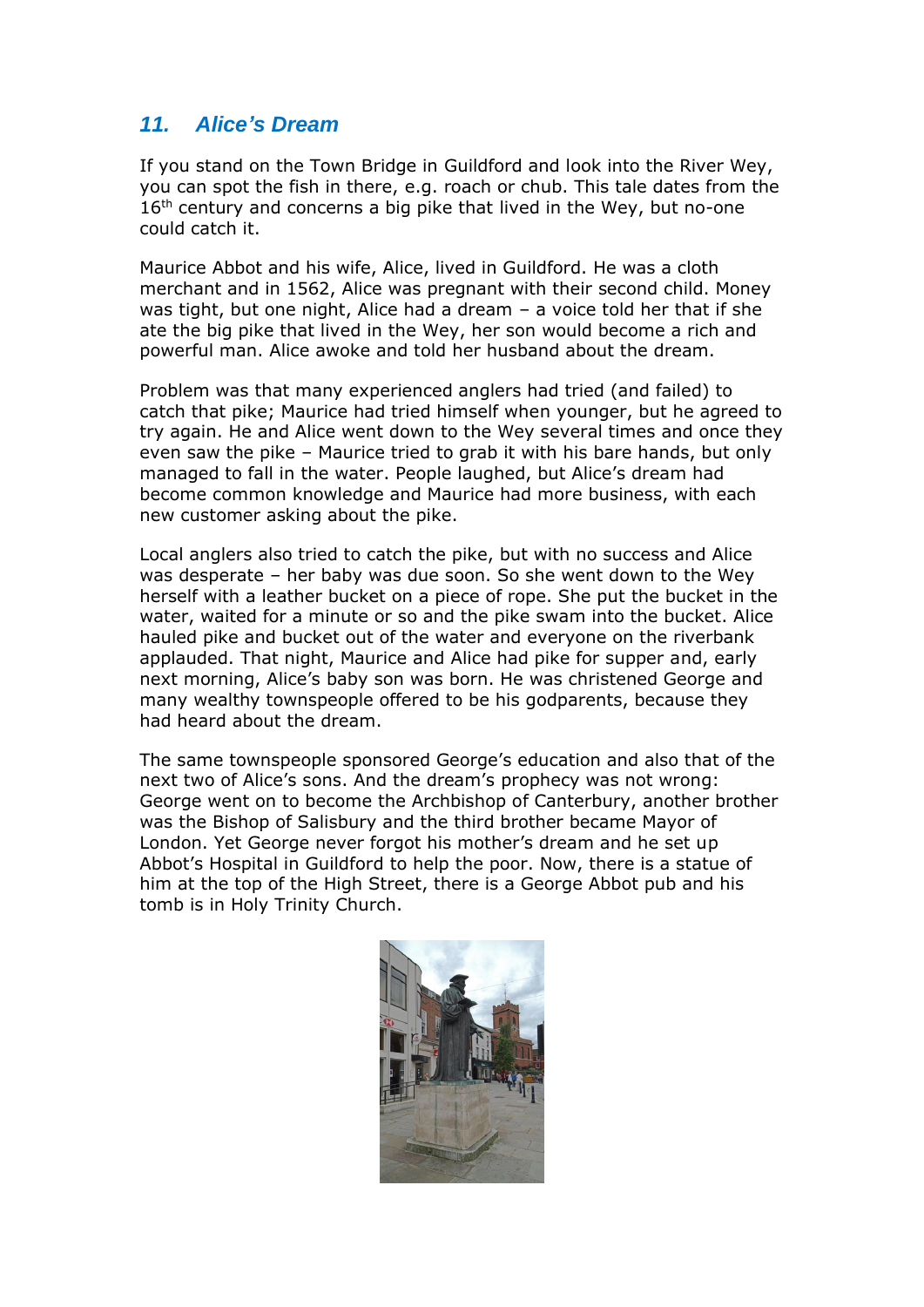## *12. The Hunting of the Last Unicorn*

Did you know that the Royal Coat of Arms has both a lion and a unicorn on it – and the unicorn is chained, because all unicorns are fierce animals? However, you won't find wild unicorns in England any more, as they have all been hunted down and this is the tale of the hunt for the last unicorn. It is their horns that are so valuable for the making of magical medicine and we have to go back some 400 years to the reign of King James I of England for this story.

At that time, there was a group of doctors and chemists in London called the Worshipful Company of Apothecaries and they had spies all over the country, looking out for unicorns, but there had been nothing seen for years. Then, one day, a spy on the north-east coast of England sent word that a pair of unicorns had been seen near the small port of Boston in Lincolnshire. There could be no delay – the doctors sent word to the king who called for his most trusted hunter, Lord Simon Barnard of Storrington to lead the hunt.

Lord Simon set off from London with his trackers and an apothecary and after a few days, they reached Boston and met with the spy. He told them that two unicorns had been seen in the Bladon Forest not far away, but they were easily frightened and could not be seen up close. Lord Simon was not put off – after all, his ancestors had killed the last wolf in England and fought the terrible dragon at Arundel. He had a task from King James and would kill or capture both unicorns and take their horns back to him.

The hunting party approached the forest and started their search and it took many days, because the magical creatures did not want to be hunted and stayed silent in the depths of the forest. Lord Simon was becoming angry and then, he caught a glimpse of white through the trees. He crept closer and there were two pure white unicorns with gleaming horns, almost 4 feet long. Lord Simon went back to his trackers and got his horse and they rode back to the place of the unicorns – which bolted as soon as they heard him coming.

Well, the chase went on all day until, finally, the unicorns could run no more. They were stopped by the sea on one side and the hunters on the other. So they turned and fought the huntsmen (I told you they were fierce creatures) and one of them had the horn broken in the fight. But they were tiring and Lord Simon could sense victory, when suddenly both unicorns turned and ran into the sea, never to be seen again.

Lord Simon picked up the broken horn and took it back to the king, who gave it to him to keep at his home at Parham House in Sussex. If you visit Parham House now, Lady Emily Barnard lives there and the 400-year-old unicorn horn is still kept in the house. As for the unicorns, it is said that they survived and their magic kept them alive until they reached the frozen lands of the Arctic, where they and their children live still – living in the water and with very long horns.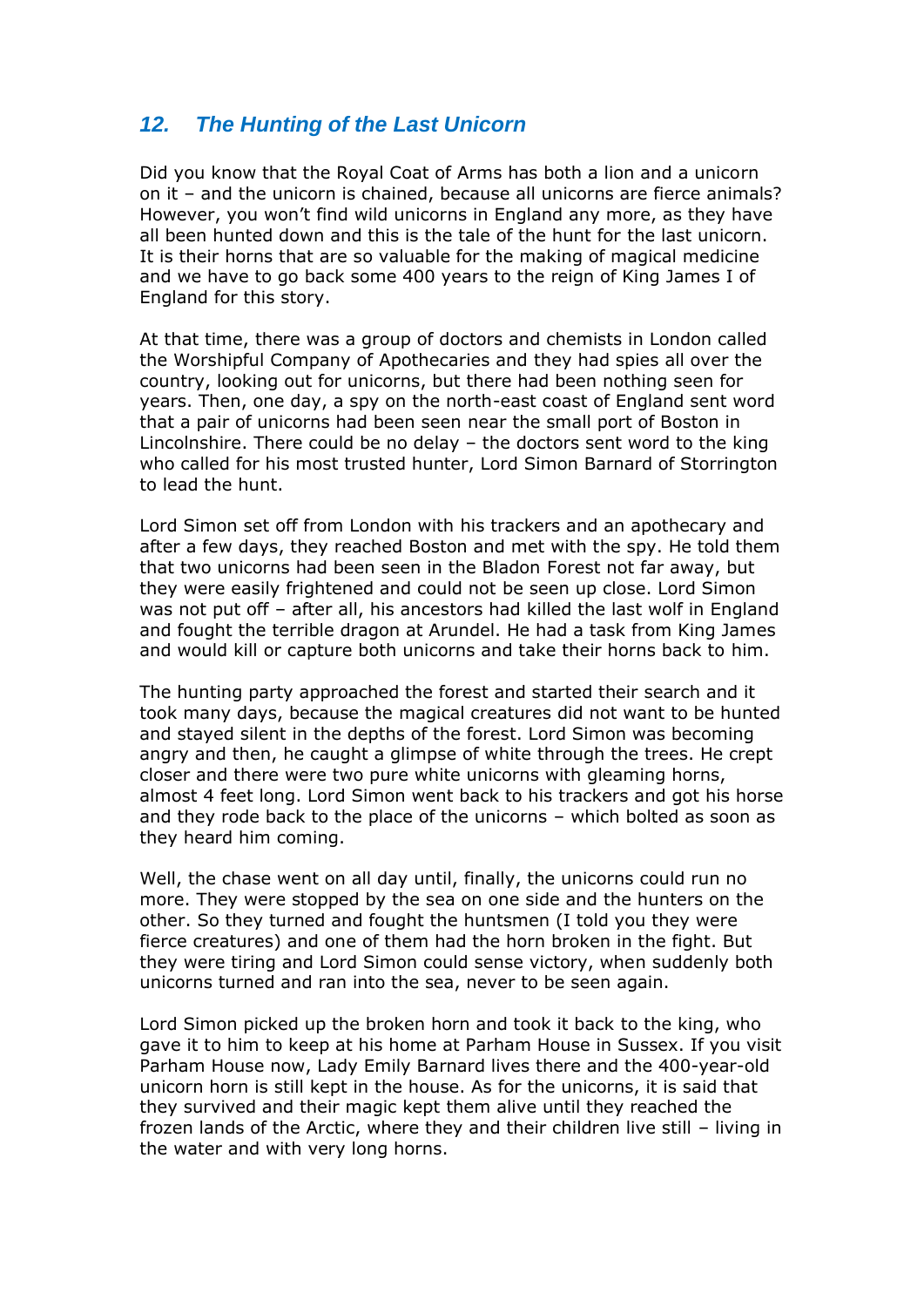#### *13. A Robber's Tale*

And it all sounded such a good idea at the time. I and some of my friends had watched the burial of a very rich cousin of the pharaoh in the Valley of the Kings. We all heard the stories of how this man had asked for his gold, silver, weapons and precious gems to be buried with him and it wasn't long until Abdul, the leader of our gang, suggested that we break into the man's tomb and take some of his riches for ourselves.

There were 5 of us in the gang and we knew that we had to move fast or else the treasure could be taken by the men that guarded the tombs for the priests. Abdul had robbed tombs before, but had never found lots of gold, so we all agreed to help him and that was when it all started to go wrong…the gods, particularly Osiris, don't like tomb robbers.

It was night-time and Abdul had managed to break through the bolts and seals on the outer tomb, but we didn't know exactly where the burial chamber was, with all the treasure inside. First, my friend Akil was caught by a secret room – a huge stone door opened for him and, as he went inside, the door fell backwards and squashed him underneath.

Another old friend, Matsu, fell into a hidden well in the passage. One minute he was there and then we heard his cry as he disappeared into this hole, seemingly without a bottom. And so, there were three of us left. Abdul was in the lead, holding a flaming torch and I was in the middle. At the rear was Iabi, also with a torch, but it was Abdul that fell victim to the next trap, which was a sharp wire set at neck height across the passage and which cut his head off.

That left Iabi and me and I wanted to go back, but Iabi said that we could have all the treasure to ourselves and I gave in. Now Iabi led the way with his flame and we followed the narrow path until we reached the burial chamber. And there was gold, silver and much wealth, but it all seemed a bit easy until Iabi picked up a large golden cup. I noticed that all the treasure seemed to be covered in a greasy substance and I wanted to shout an alarm about poison, but Iabi was holding the cup and he said nothing as he fell to the ground - dead. The flame went out and here I sit – in the dark, no food or drink, not knowing the way out and waiting for the anger of Osiris to take me to the underworld.

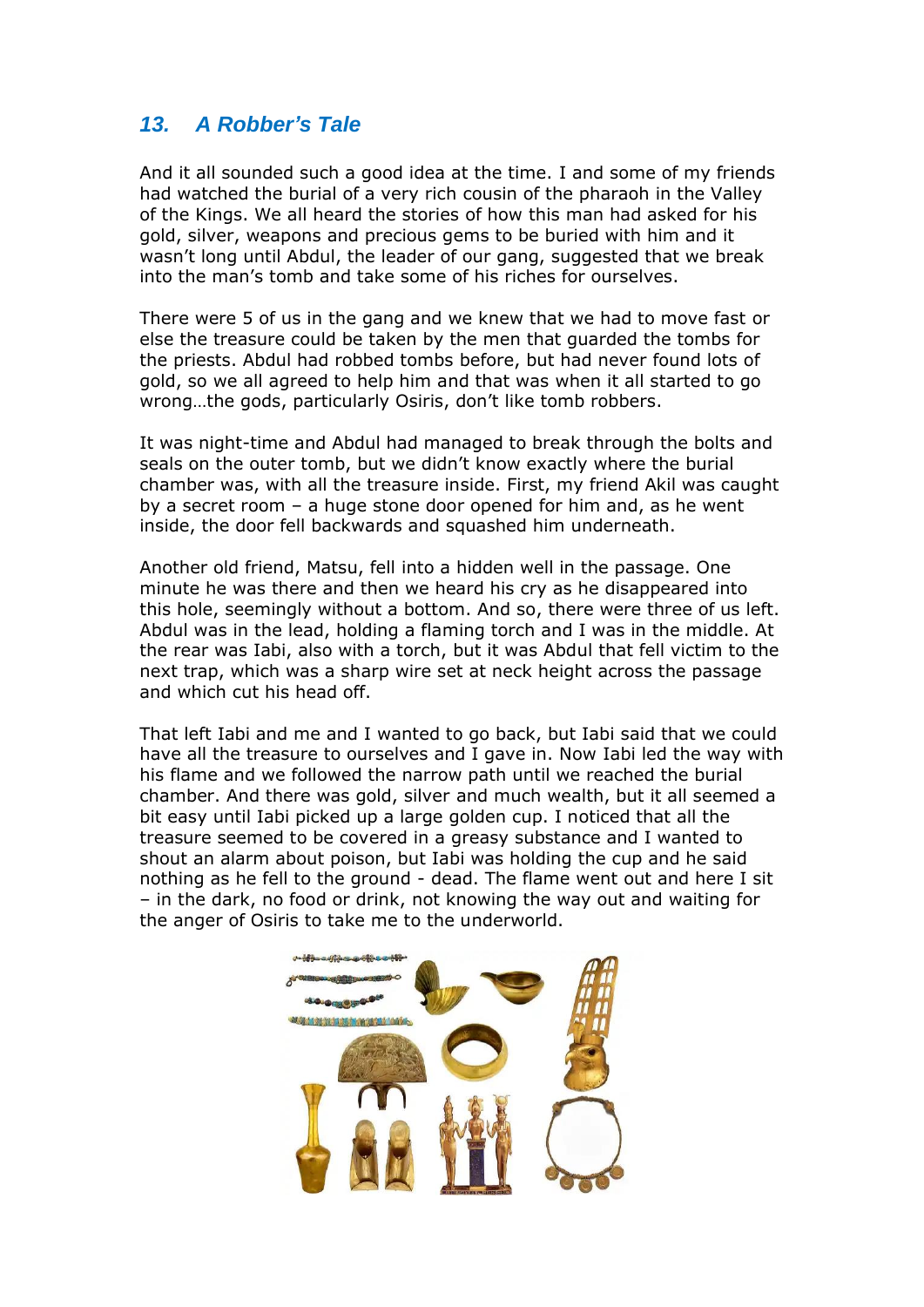# *14. The Statue of Amun*

The Ancient Egyptians believed that anyone could call upon a god when needed. So, here is a tale from Deir el-Medina, the village of the craftsmen who built the royal tombs in the Valley of the Kings.

One day, one of the craftsmen found that a little statue was missing from his house and he informed the local authorities. The resulting investigations, however, were unable to find the missing statue, so the man was advised to call upon the chief god, Amun, for help to find the thief.

A large statue of Amun was carried in a procession through the village. In front of each door, the statue was asked whether the thief resided in that house. Suddenly, before the door of one house, the Amun's statue moved, as if it were nodding, indicating where the thief could be found.

At first, the accused man claimed to be innocent and called upon the goddess Ma'at to confirm his story. But Ma'at was the eagle goddess of justice and truth and she agreed with Amun's decision, proven by an eagle landing on Amun's statue.

With two gods against him, the thief confessed his crime and returned the little statue to the craftsman, but the thief was lucky really, because calling upon the gods wrongly was normally punished hard – by them.

#### *15. The Tale of the Mosquitoes*

Many winters ago, two giant mosquitoes appeared on either side of a river. These giant creatures were as tall as good-sized pine trees. As the Iroquois people paddled down the river in their canoes, these giant creatures would bend their heads and attack them with their beaks. The mosquitoes killed many people from all tribes, but the Iroquois were great canoe travellers and they never knew when the giant mosquitoes would attack and eat them.

Knowing that these giant mosquitoes were waiting to attack any canoe that floated down the river, the people began to shun this particular stream, but this was no good, because the giant creatures moved to other streams to seek their prey. Finally, one day, a war party was organised to seek out these creatures and to destroy them. Twenty warriors, in two great canoes, floated down the Seneca River where they expected the mosquitoes to be. In their hands, they held their bows and arrows and, fastened to their belts, were their war clubs and hunting knives.

Suddenly, two shadows loomed over them and a giant beak pierced one of the canoes. Giving their war cry, the warriors filled the air with many arrows. The battle was terrific! The giant mosquitoes seemed to be everywhere at the same time and, in only a little while, half the warriors had been killed.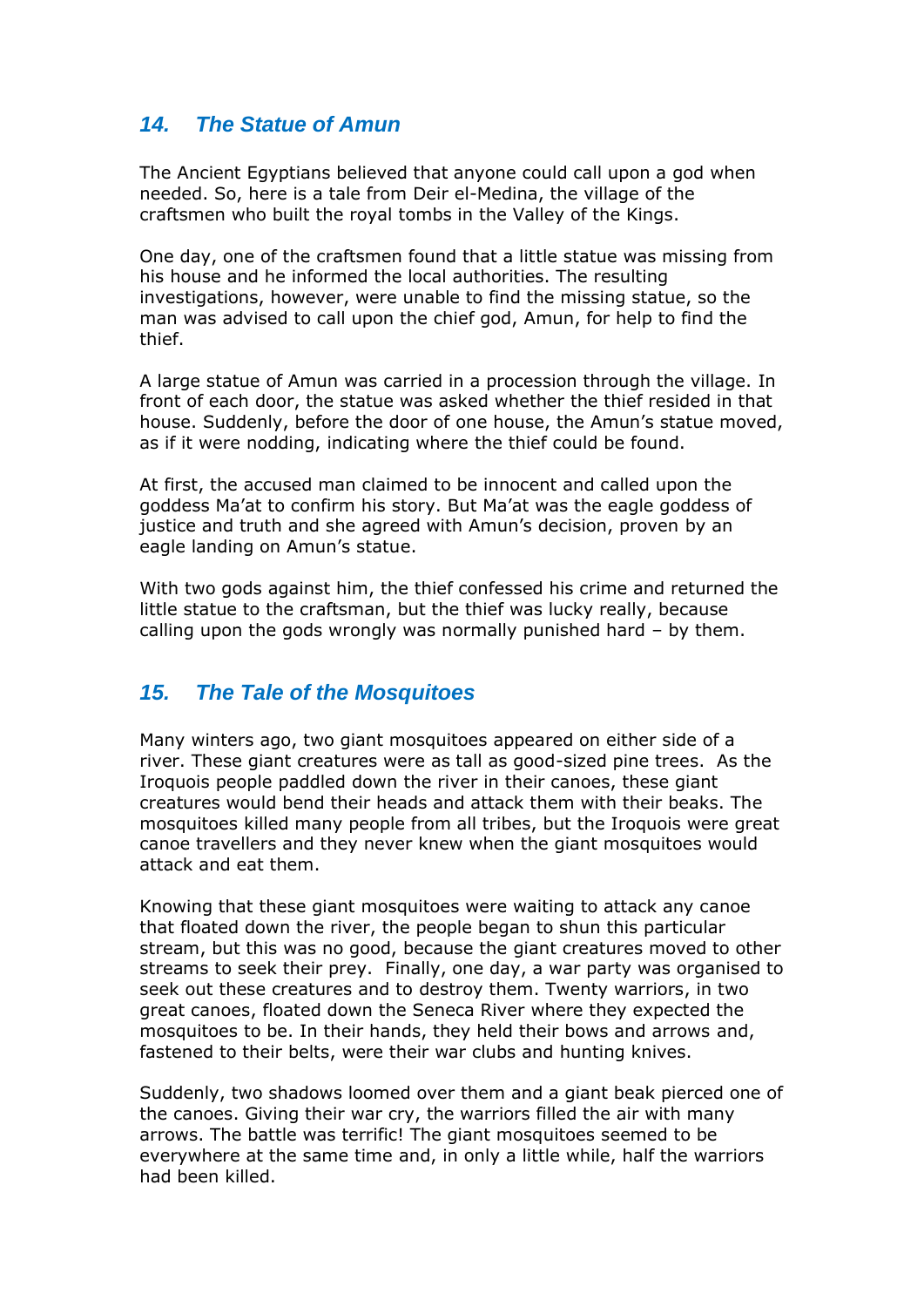The remaining warriors determined to die courageously. They hid behind trees and bushes and surrounded the mosquitoes, which were unable to get them because of the thick branches. The Iroquois braves buried many of their arrows in the bodies of the two mosquitoes. Finally, after most of the arrows had been shot and the supply had become low, the two mosquitoes fell to the earth. They were covered with many wounds. Immediately, the warriors fell upon them with their war clubs and, with powerful blows, they tore the bodies of the mosquitoes apart.

**But this was not the end**. From the blood of the two giant mosquitoes, there sprang many little mosquitoes and the air was soon filled with them. These little mosquitoes, like their grandfathers, are fond of the taste of human blood. They hate man for killing their grandfathers and are always trying to get revenge for this reason. So, this is how mosquitoes came to be.

#### *16. The Dwergl*

Goblins are strange creatures, if only that you never know which type of goblin you find – whether it is a pook (similar to a spriggan) or a dwergl.

Pooks are full of mischief and like nothing better than playing pranks on humans, such as stealing a cart or a bale of hay. People everywhere know where the pooks (or puca) live, because you'll see places named after them, such as a Pook Lane, Pook Hill or even Puckeridge (which means river of the goblins). But a dwergl is a very different goblin – not so much a prankster as a dangerous hobgoblin as the following tale from Northumbria shows.

One winter's evening, a traveller (let's call him Will) was trying to make his way home to Otterburn. He was keen to reach his home and family, but lost his way among the Kielder Forest. Night was coming fast and the weather was both cold and misty and Will could see no sign of any nearby villages.

But there was a hope as Will could see a small hut on a steep slope above him and there was a light inside as of a fire burning. So he climbed the slope and peered into the hut. There was a blazing fire and two chairs by the fire, but nothing else – or was there? As Will looked closer, he could see the faint outline of someone sitting in one of the chairs. He thought about turning away, but it was full night now and the mist had grown thick, so he went into the hut.

He started to ask the person in the chair if he could stay and then saw that it was a goblin, but who knew which type? So, Will sat in the empty chair and the goblin stared at him, but said nothing and then looked away. After a while the fire started to die down and Will was cold so he picked up a twig from a pile in front of the hearth and put it in the fire. The goblin looked at Will and did the same.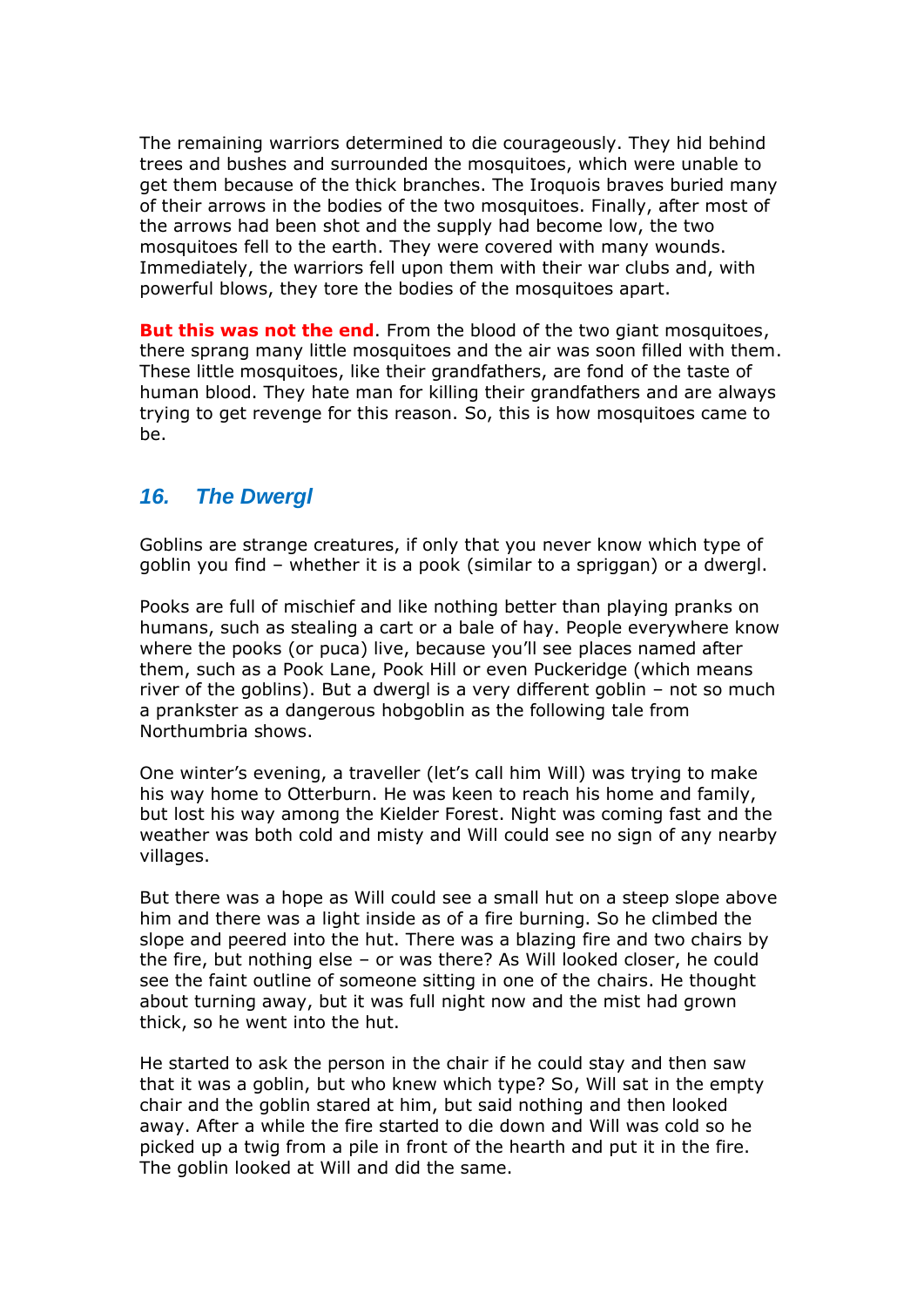Soon, the fire started to die down again, so Will picked up a larger branch and put it in the fire and the goblin did the same. Next time, the fire went down, there was no more wood, but Will spotted a really large log in the corner of the room that would have lasted all night, but it seemed too heavy and he did not feel happy about asking the goblin for help. He looked at the log, the goblin stared at him and Will decided to leave the log, preferring to sleep in the cold.

Will awoke with the dawn to find that he was sleeping in the open air. The hut, the goblin and the fire had all vanished, but when he looked across to where the large log had been, there was nothing – only a complete drop to rocks below – Will was sleeping on the edge of a cliff! If he had gone for the log, he would have died and he realised that he had met a dwergl.

#### *17. The Feather of Truth*

This story is about 3000 years old from Ancient Egypt and shows everyone the danger of telling lies. We start with two brothers. Ahmed was the older brother and not a nice person at all – he was a bully, stole food or money from people and refused to work. Yussef was his younger brother – he worked as a farmer and could be seen around the village helping the ill or the needy.

This state of affairs might have gone on, but for a plague that swept through the brothers' part of Egypt – both Ahmed and Yussef died. In Ancient Egypt, anyone who died could only get to the Kingdom of the West (= heaven) by passing a set of tests from the gods.

- 1. The **River of Death** could only be crossed by boat and the newly dead had to persuade the ferryman to row them across. Ahmed and Yussef approached the ferry and Ahmed said that he was very good, sure to go to heaven and his brother was wicked, but as they were brothers, they had to travel together. The ferryman took them across the river and gave them a map. Yussef stayed quiet, not criticising Ahmed.
- 2. There were **12 Gates**, each guarded by a huge snake. Ahmed repeated his story to each snake so that they attacked his brother instead. Yussef survived and stayed quiet.
- 3. A special boat was needed to cross the **Lake of Fire** and, as with the River of Death, Ahmed persuaded the boatman to take them across. Yussef was burned, but not Ahmed.
- 4. The next test was a team of **42 judges** who read out a list of all the bad deeds done by the brothers, but Ahmed blamed Yussef for all of them and Yussef stayed quiet.
- 5. The final test took place in the **Judgement Hall of Osiris**, god of the dead. He had a special set of scales. On one side was a feather from the eagle goddess of justice and truth, Ma'at. The heart of each new dead person was put on the other side. Yussef went first – his heart was pure and balanced with the feather, so he was allowed to go to the Kingdom of the West to meet his ancestors. Ahmed's heart was heavy with all the lies he had told in the tests and all the bad deeds of his life. The scales tipped against him and Osiris called for Ammut, a crocodile goddess, to feed on Ahmed – and that is what happened.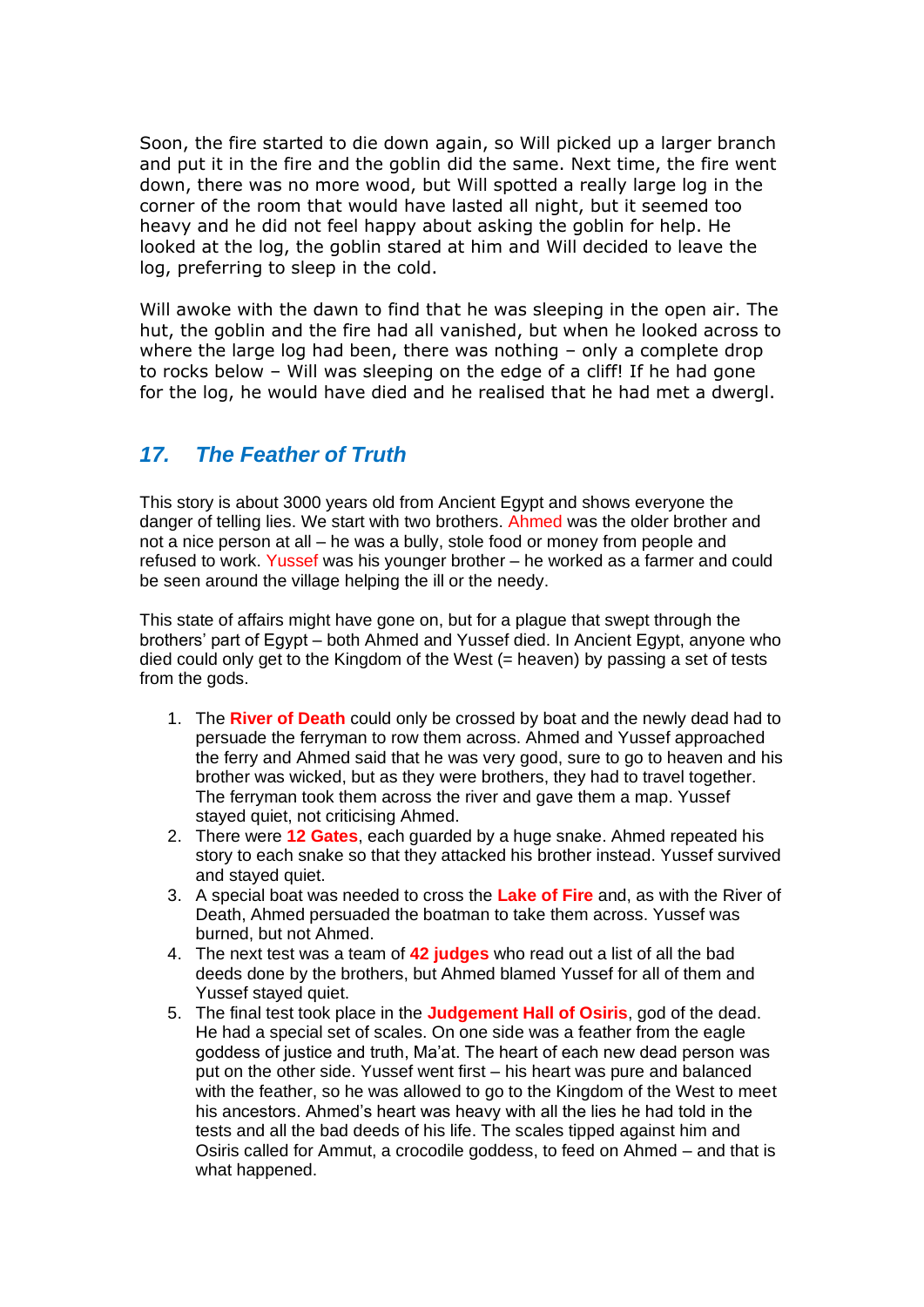## *18. The Lion's Share*

About 3300 years ago, the Pharaoh Rameses II owned a pet lion, for two main reasons: lions were closely linked to royalty in Ancient Egypt and Rameses II loved cats. He had lots of pet cats around his palace, but they were not enough and it seemed only right that the most powerful pharaoh at that time should also have a pet lion. It lived in the palace and its name translated as Invincible in English.

Now Rameses had a problem on his borders, because the nearby Hittite Empire, under King Muwatalli II, kept crossing his borders to raid local villages or towns for loot and crops. So Rameses decided to teach the Hittites a lesson by capturing the great city of Kadesh, which was in modern-day Syria. It was a centre of trade and also a Hittite stronghold.

Thus, [Rameses](http://www.ancient.eu/ramesses/) marched from Egypt at the head of his army, of over 20,000 men and the pet lion of Rameses came too, but there was one thing that Rameses did not know – that the gods had decided to take a hand. Or, to be more precise, one particular goddess – Sekhmet, who had chosen to help Rameses win by becoming his lion for the war. Sekhmet was the sun goddess of war, usually featured as a protector of the pharaohs (and their armies) with the head of a lioness.

When the army reached Kadesh, Rameses made a mistake. His part of the army attacked too fast, believing that they could gain a quick advantage, but they were too far from the rest of the Egyptian soldiers. In reality, the Hittites ambushed Rameses and killed most of his division – he and his lion were trapped.

There seemed to be little hope, but Sekhmet took a hand and revealed herself to Rameses and told him what to do. Under Sekhmet's guidance and protection, Rameses was able to rally his troops and they attacked the Hittites with such force that they started to retreat. And, at that point, the rest of the Egyptian army arrived to drive the frightened Hittites into a nearby river.

Rameses claimed victory in the battle of Kadesh and made a peace treaty with the Hittite king - that no more raids would be made across his borders. And, there was one more very important thing – when the Hittites surrendered to Rameses, he made sure that they surrendered to his lion as well. After all, he could not have won without the help of the gods!

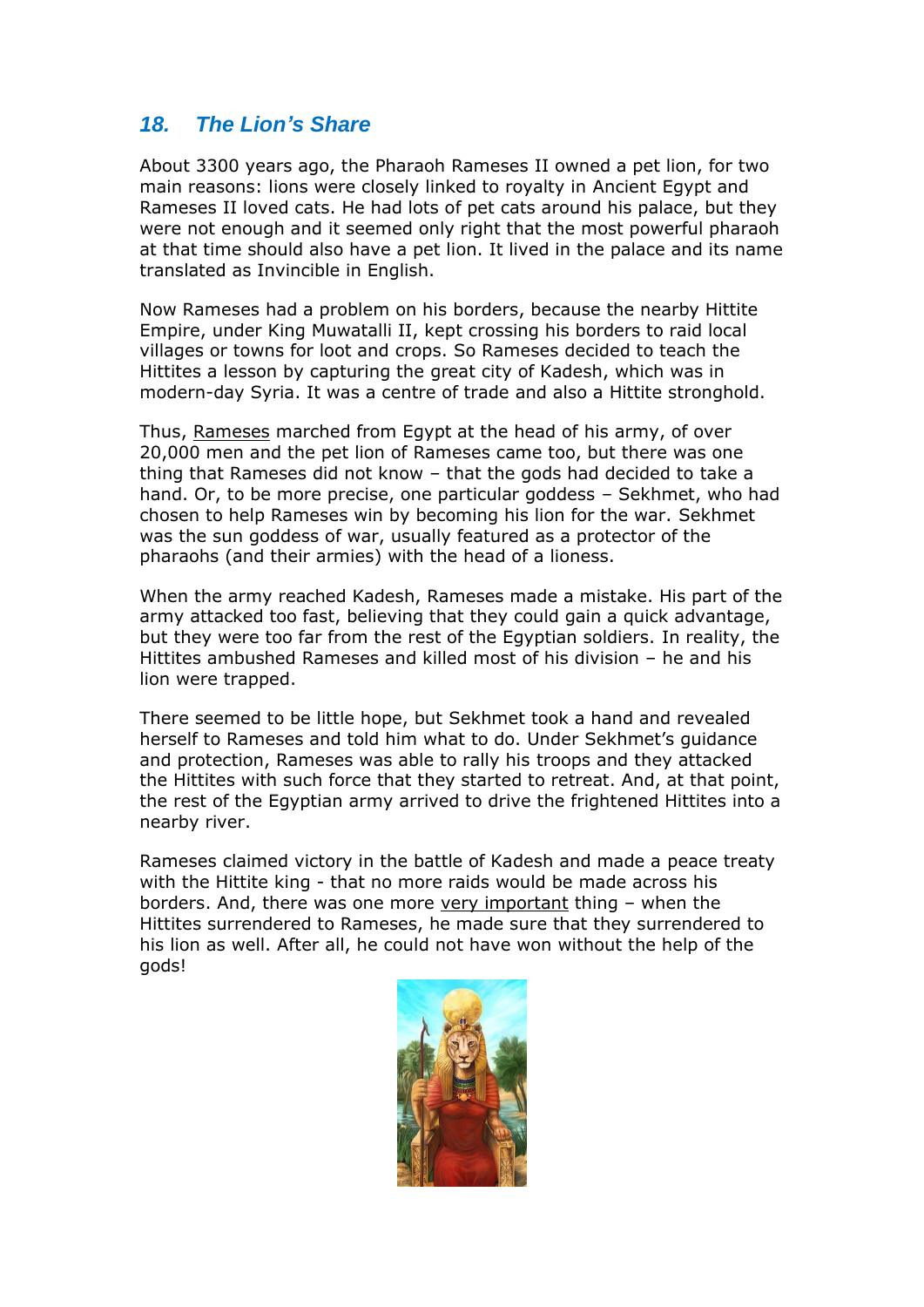#### *19. The Sea Serpent*

This tale comes from February 1774 and took place off the North Tyneside coast, near to modern-day Sunderland. The strange and terrible story of the Grange brothers and their encounter with a sea serpent is long remembered in that area.

There were three brothers – Simon, Peter and Joseph Grange and all of them were local fishermen. They had two small boats and went out each day: one boat with two brothers using nets to catch cod and herring to sell at market and the other brother using traps to catch crabs and lobsters. On 2 February 1774, the sea was not calm, but there had been a storm on the previous day and no fishing had been done, so the brothers set out with Joseph checking the crab traps and Simon and Peter doing the main fishing.

They cast their net early and, almost immediately, knew that there was a problem. They shouted to Joseph to row over to help them. As he started to go over, he glanced up and saw his brothers struggling with their net and he watched a vast, ribbon-like creature rear out of the net and crash down on the boat, breaking it in two. The creature had long dorsal fins and, by Joseph's reckoning, was easily 40 feet in length with snapping teeth.

By the time Joseph had rowed over, his brothers were nowhere to be seen and there were just a few fragments of wood in the water. He dived overboard, but there was no sea monster and no sign of his brothers. Sadly, he rowed home, knowing that his family would be grief-stricken, but from that day, he vowed that he would revenge himself on the sea serpent.

And that day came just the next week. Joseph had checked for crabs and taken that catch home and now he went out further with a small net for any fish that could be found. He also took several knives and a sharpened pole, in case the monster serpent showed up again. He had warned other fishermen in the village to take care when checking their nets, but hoped to kill it himself.

He stopped close to where his brothers' boat had sunk and cast his net and now there was no mistake, because he had caught something very large and close to the surface. He let it come up on its own and, as it came out of the water, Joseph was ready with his sharp pole and speared it close to the head. Too late though – the serpent crashed down and broke the boat into many pieces. But Joseph was alive and he started to swim ashore and he was rescued by another fisherman who had seen the fight from afar.

And the serpent, or rather the remains of it, washed up on the beach a few days later. It was just over 40 feet long and weighed over 500lbs.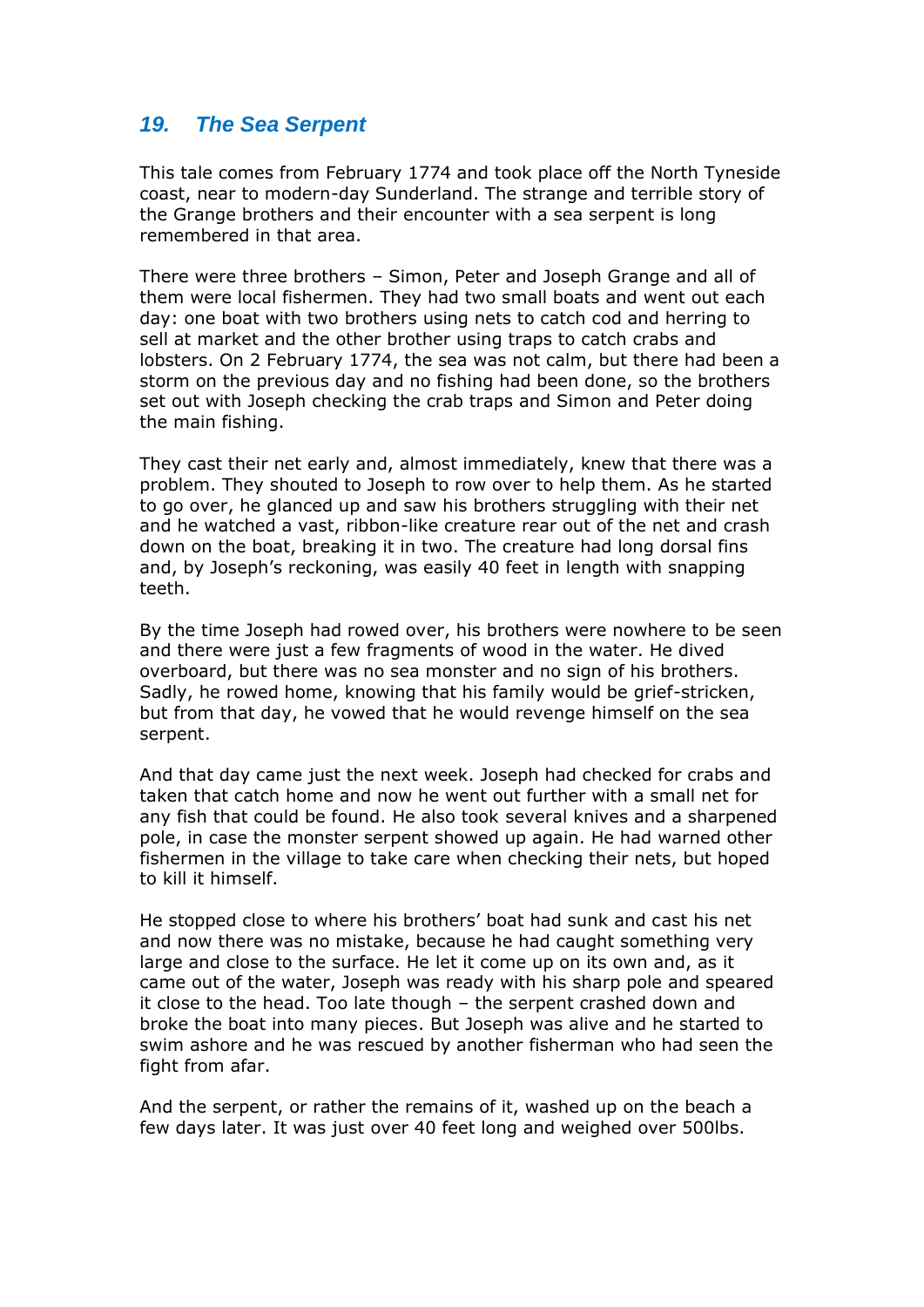#### *20. The Queen of the Pharisees*

Once there was a well-known young minstrel, John, who travelled from village to village, singing his songs and playing his tunes for board and lodging at each inn. He was well-known throughout the length and breadth of the county of Hampshire and, it is said, people had heard of John's singing from as far away as the royal county of Surrey.

It was a beautiful spring morning, not long after Ostara, when John was wandering through the alder copses and ferns near Farnham. The sun was shining, John still had a bit of cider in his flask from the grateful landlord from last night's tavern and so he sat down to strum upon his lute and compose a new song.

Unbeknownst to John, he had chosen to sit down very close to a forest place that was sacred to the færy folk. As he started to play his music, some of the nearby Pharisees heard his tune and were captivated. They went at once to call their queen to hear the wonderful songs from the minstrel.

The queen of the Pharisees came and fell in love with John's music at once and she appeared before him, dancing and swaying in the air. John, for his part, was entranced with her beauty and her grace and he played his music for her all day until the evening approached. He rose to make his way back to the inn for the night, but the queen pleaded with him to stay and play more songs.

John asked her, "How can I stay when I need to eat, drink and sleep?"

"If you stay and make music for me, you'll never need to eat or sleep again", said the queen, "I am Elleon, Queen of the Færy Folk, and you can be my favoured companion until the summer's end".

So John stayed and played music for the dancing queen of the Pharisees and, it seemed as only a few days passed, until the queen stopped her dance and looked sadly at John. "Summer is over now for you and me, but I'll never forget your songs, my love."

With that farewell, she vanished from John's sight, but it was not spring anymore. The trees were without leaves and the air was cold, but John was not young anymore – his hair was silver and he had a grey beard. The queen's dance had lasted his whole life and, at that moment, he dropped his lute and fell dead. But that was not the end, for a circle of færy mushrooms sprouted around his body and it is said that you can still see the Pharisees dancing in the circle in the autumn twilight.

(*Pharisee* is an old-English/Saxon term for the færy folk.)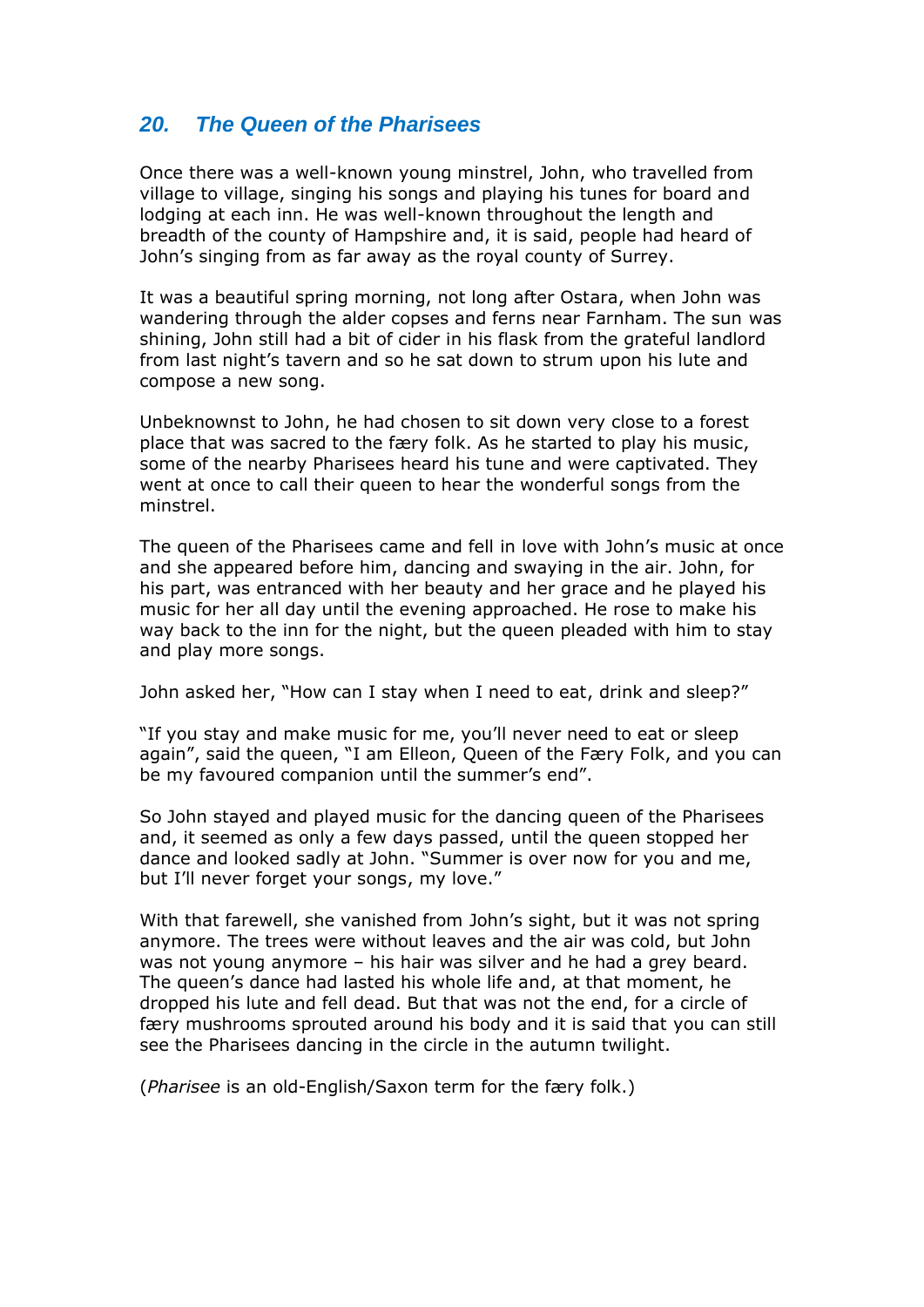## *21. The Vampire Hermit*

Here is a tale from the First Nation Iroquois tribe. A woman was nervous when her husband said they were to stay in an abandoned lodge, for it contained the corpse of the hermit who once lived there, enshrined in a coffin in the loft. This old Iroquois custom was seldom used, but the hermit had insisted upon it before his death. Her husband said there was good hunting in this place and so they moved in, but the wife refused to go up into the loft where the hermit's body lay.

When her husband left to hunt, she immediately put her daughter in the sling on her back and went to look for roots and berries, staying away until her husband returned with the meat. As she prepared the evening meal, her tired husband climbed up into the loft to rest. The hut soon filled with the delicious smell of roasting meat.

She was sorting through the berries when she heard a muffled cry and the crunch of breaking bones. As she stared upward, frozen in horror, blood dripped from the rafters. She crept silently to the far corner of the room where she could see up into the loft. A skeleton with glowing red eye sockets was feasting on the body of her husband; its teeth and chin were covered with blood. Her daughter stirred restlessly at her back, and she knew that she had to get away immediately.

"I am going to run down to the stream to fetch water for the broth," she called toward the loft. "I will be right back." She took the pail and walked toward the stream, but as soon as she was out of sight among the trees, she ran as fast as she could.

She heard a terrible howl from the direction of the house as the creature heard them escaping and started to pursue. The young mother stumbled desperately through the woods, the creature's howls growing closer and her little daughter wailing in fright. The monster was gaining on her.

Finally, she shouted the Iroquois distress cry, hoping someone would be near enough to hear it. Her call was heard by the warriors from the village. She could hear the creature breathing behind her as she sprinted to the edge of the village. Here, she collapsed to the ground, but before the monster could pounce, a party of warriors burst through the gates of the village chasing the skeleton away.

They swung their torches wide and the skeleton retreated farther into the woods. The warriors chased the creature back to the hermit's house, and set fire to the cabin. As the flames covered the house, a terrible howling and roaring came from the loft. The vampire hermit fled into the woods in the form of a black shadow, never again to plague the young woman or her daughter.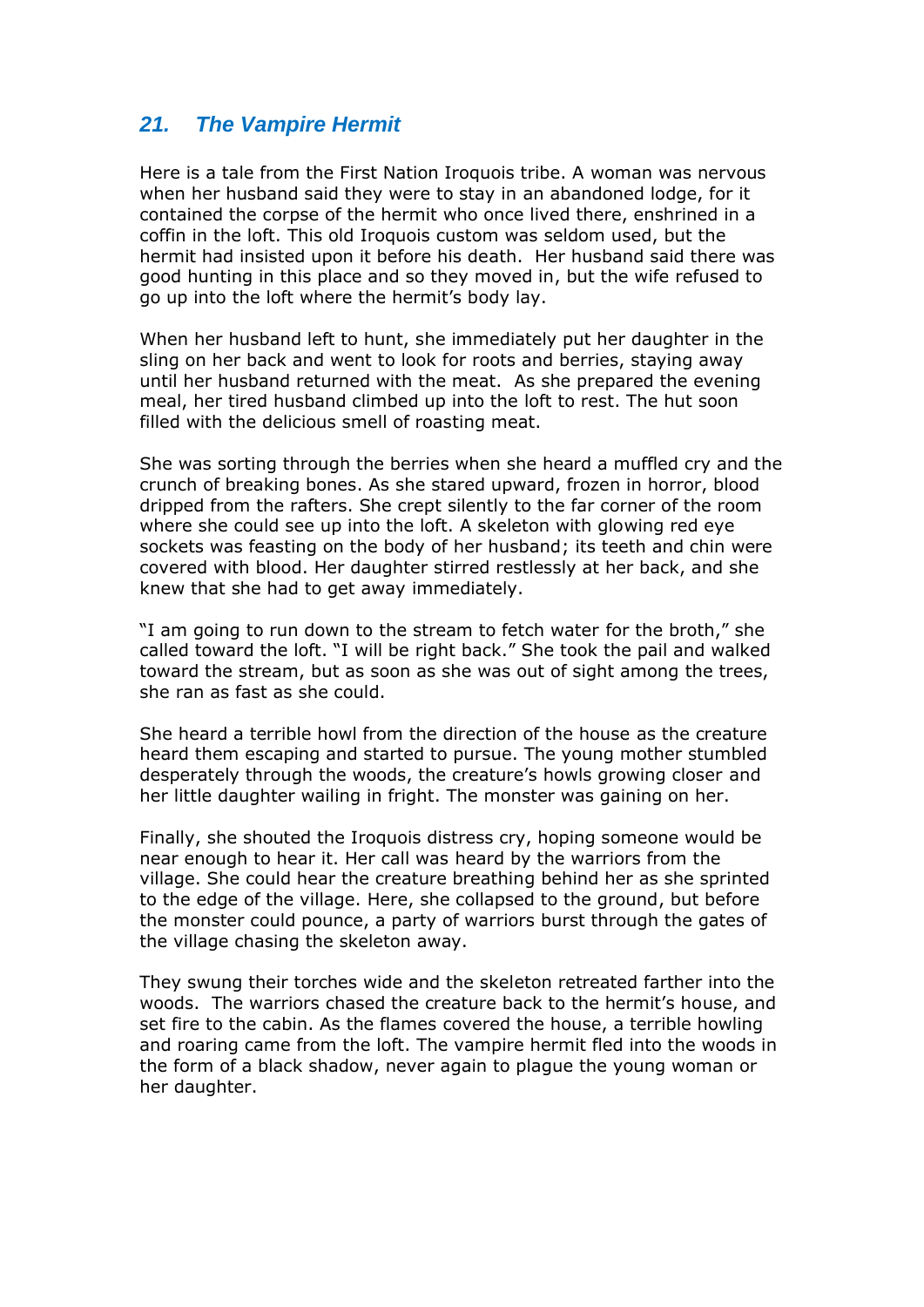## *22. The Sockburn Wyrm*

Sockburn village is located on the river Tees, near Darlington in Durham and it was here, in the  $12<sup>th</sup>$  century, that Sir John Conyers killed the Sockburn Wyrm, apparently using the sword, which is on display in the Treasury of Durham Cathedral. The village itself is quite old, having been raided by Vikings in 793 CE and the Bishop of Lindisfarne was crowned in Sockburn in 780 CE.

According to the folklore, Sockburn had been plagued by a huge flying serpent with poisonous breath, since the mid- $11<sup>th</sup>$  century. It had desolated the area, devouring all livestock and also many people who tried to slay it.

In the early  $12<sup>th</sup>$  century, Sir John Conyers took up the challenge to slay the beast. Before heading out, he visited a church in his full armour and offered the life of his only son to God.

Here is part of a document from the British Museum, dated 1625, which contains an early account of the story.

*"Sir Jon Conyers of Sockburn, Knight, who slew ye monstrous venom and poysons wiverm or worme which overthrew and Devourd many people in fight, for the scent of poyson was so strong, that no person was able to abide it. Yet he by the providence of god overthrew it and lies buried at Sockburn, but before he did enterprise it (having but one sonne) he went to the Church in compleat armour and offered up his sonne to god, which monument is yet to see, and the place where the serpent lay is called Graystone."*

After killing the wyrm, he buried it under a large stone which is still visible today. The Conyers family, which came over to England from France during the Norman Conquest was granted the manor of Sockburn in the  $12<sup>th</sup>$  century, mainly as a result of Sir John's bravery. The sword itself was kept at Sockburn Hall until 1947, after which it was presented it to the Dean and Chapter of Durham Cathedral. The sword which is displayed in the cathedral is a special type. It is 89cm long, with a blade of 73cm and a weight of 2.86lbs. It formed part of the ceremony to greet every new bishop for Durham for 700 years.

Incidentally, in 1802, two famous poets - William Wordsworth and his friend, Samuel Taylor Coleridge, visited Sockburn often. The legend inspired Coleridge to write his poem, *Love*, which makes reference to the story of the wyrm. Also, Lewis Carroll's father was the rector at nearby Croft-on-Tees and it is likely that the Sockburn wyrm legend inspired his famous poem, *[Jabberwocky.](http://allaboutdragons.com/dragons/Jabberwocky)*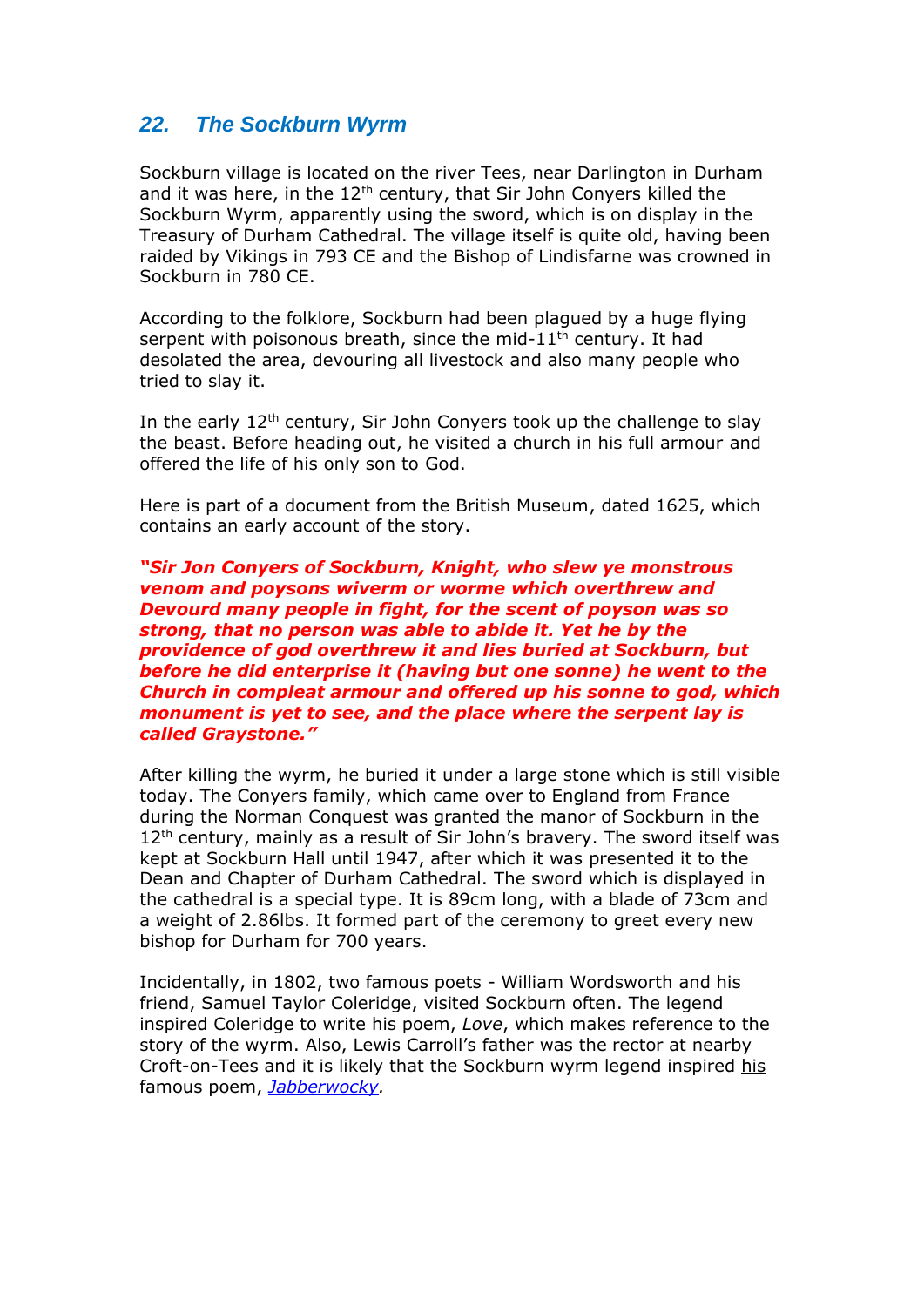## *23. A Smuggler's Tale*

This story comes from the port of Gorleston-on-Sea, which is part of Great Yarmouth district today, but not always so, as the two towns were linked by the Southtown Bridge over the River Yare. In the late 18<sup>th</sup> century, the White Horse Inn was a favourite meeting place for smugglers and the best-known smuggler of the time was Samuel Leggatt.

On the opposing side were the customs officials or excisemen who had the job of collecting taxes and stopping smuggling. At the time of this story, a very successful customs officer called William Hacker was sent up to Norfolk from Cornwall to collect more excise duties. Both Leggatt and Hacker were aware of each other's reputations and Leggatt decided on a test. He wagered 50 guineas that he could bring a hundredweight of tobacco over the Southtown Bridge within 3 weeks and deliver it to Hacker's own front door.

Hacker accepted the bet. He promptly put guards on the bridge and patrolled the bridge himself too – any suspicious loads or wagons were searched. As the third week approached, Hacker doubled the bridge guards and many local folks wondered how Leggatt would respond.

The day before the deadline, a tiny ship docked on the Yarmouth side of the Yare, flying a foreign flag upside down – a common sign to warn people of illness on board. A doctor went out to the ship and found a crew member showing signs of fever and madness, so he prescribed a sedative. It was no good – next day the ship's flag was at half-mast to show the man had died. Members of the crew brought a coffin ashore, saying the corpse was a native of Gorleston and should be buried there. Permission was given for the funeral party to cross the bridge, which was now busy with onlookers waiting for Samuel Leggatt to arrive.

By noon, Hacker sent the guards away and declared that the bet was over and he'd won. Leggatt had arrived by then, but protested that Hacker had not won: in fact, if Hacker went back to his house, he'd find the tobacco at his front door and he could keep the coffin as a present from the smuggler!

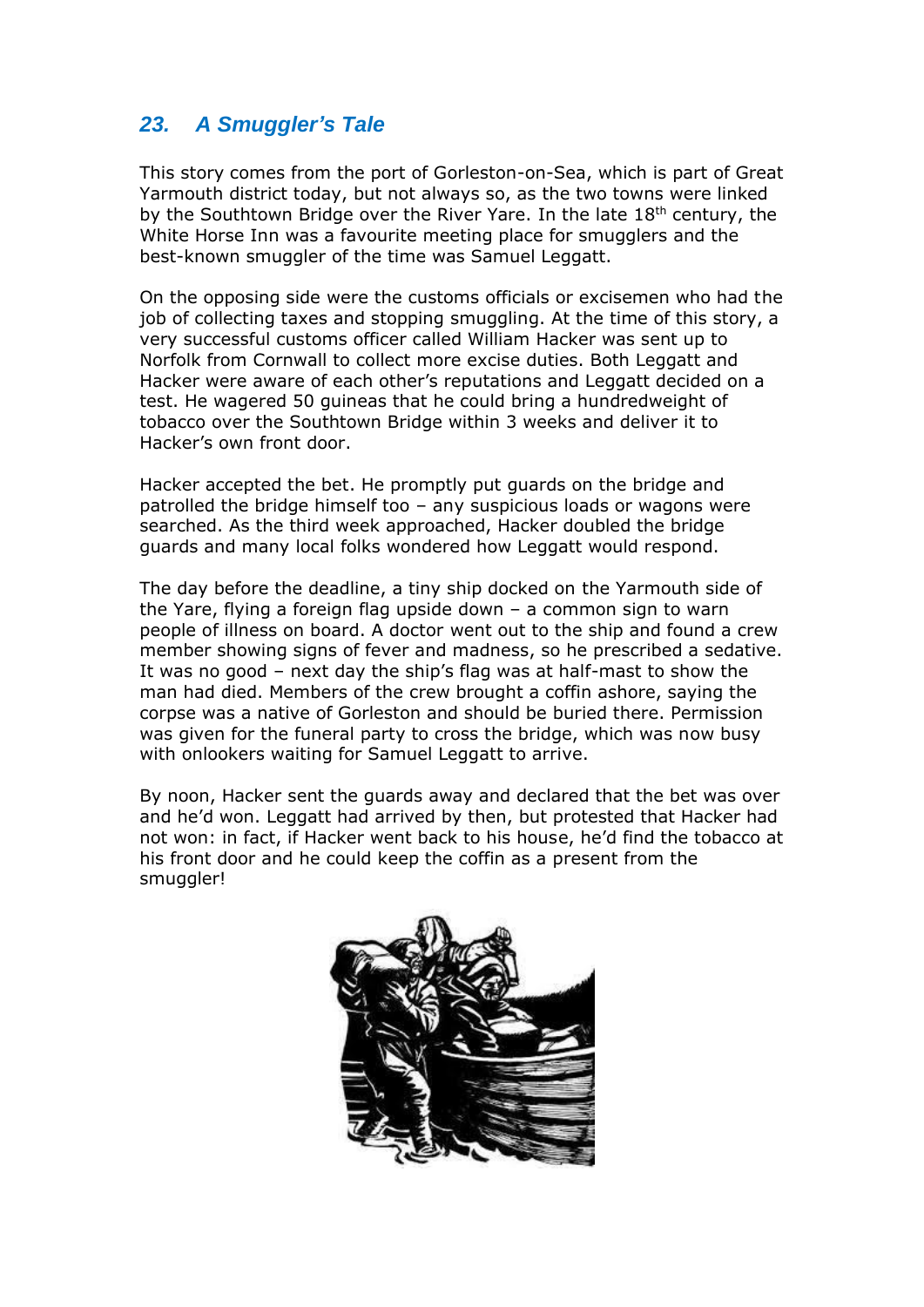## *24. The Hermit Thrush*

Long ago the birds had no song. Only man could sing. Each day, man greeted the rising sun with a song. The birds, as they flew by, listened to the beautiful song and they wished they too could sing. One day the Creator visited the earth and walked around, looking at all the things he had created. He noticed, though, that there was a great silence. Something was missing.

As the Creator thought about this, the sun sank behind the western hills. Then he heard the distant sound of a drum followed by the chanting of the sunset song. The sounds pleased him, but when the Creator looked around, he noticed that the birds were also listening to the singing. "That's what's missing!" said the Creator: "Birds should also have songs."

Next day, the Creator called all the birds to the great council. The birds came from far away. The sky filled with flying birds and the trees and bushes bent under the weight of so many birds. As the Creator sat on the council rock, the birds perched and became quiet. The Creator spoke: "Would the birds like to have songs and be able to sing as the people sing?" With one voice, the birds replied, "Yes! Yes!"

The Creator gave them his answer: "At tomorrow's dawn, fly as high in the sky as you can. When you can fly no higher, it is there where you will find your song. The bird who flies the highest will find the most beautiful song."

Next morning, all the Creator's birds gathered upon the land. Excitement spread throughout the birds, except for one small brown thrush who was not excited. He was perched next to a great eagle and thought to himself, "What chance do I have of reaching the most beautiful song? This eagle is so great. I will never be able to compete with such a bird."

The eagle, eager for daybreak, took no notice of the small brown thrush near him, but the thrush had an idea. He flew to the eagle's head and quickly hid beneath his feathers. The eagle stretched his wings, "With my great wings, I will surely fly to the most beautiful song." At that moment, the first break of dawn appeared. With a great roar of wings, the birds took off and the morning sky remained dark as so many birds flew up higher and higher.

The first bird found his song. He had flown so hard, you could hear a hum coming from his wings. The hummingbird song plainly calls, "Wait, wait for me." Next, the cowbird was tired and, as he flew down to the earth, he saw many other birds weaken and find their songs. The sky began to darken once again. As the sun went down behind the horizon, only the eagle, owl, hawk, buzzard and loon flew higher.

As daybreak came the next day, only the eagle, the chief of all birds, was left. He flew steady and strong until the sun was halfway in the sky. He looked and saw he was the only bird left in the sky. He began